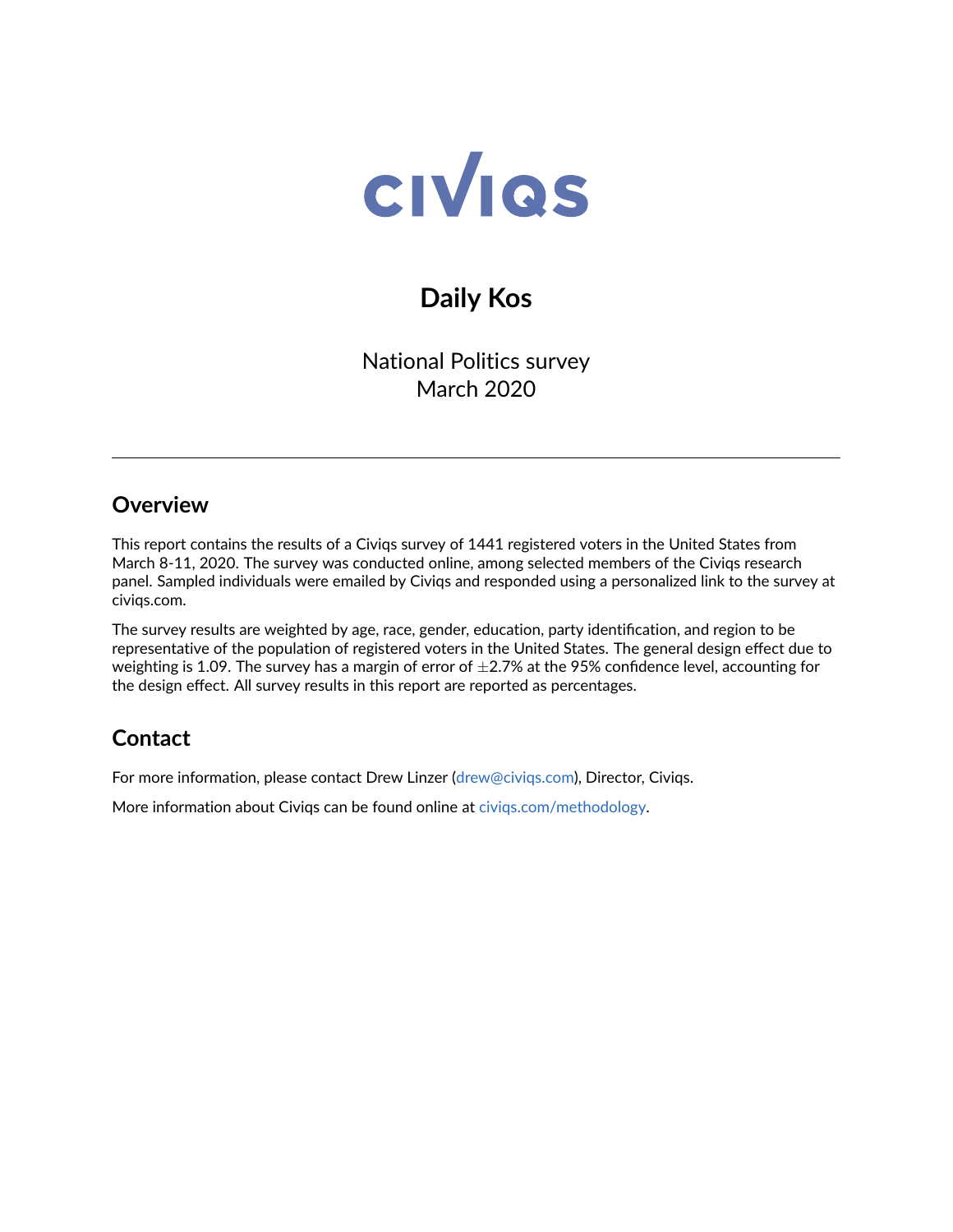#### **Topline Results**

1. If the election for president of the United States were held today and the choices were Donald Trump and Bernie Sanders, who would you vote for?

Bernie Sanders, Democrat 49% Donald Trump, Republican 46% Unsure 5%

2. If the election for president of the United States were held today and the choices were Donald Trump and Joe Biden, who would you vote for?

Joe Biden, Democrat 48% Donald Trump, Republican 46% Unsure 6%

3. Who would you prefer to be president of the United States: Joe Biden or Bernie Sanders?

Joe Biden 30% Bernie Sanders 23% Neither 42% Unsure 4%

4. Thinking about Bernie Sanders and Joe Biden, who do you think would be more successful at passing and implementing his agenda if elected president?

Joe Biden 43% Bernie Sanders 18% Neither 32% Unsure 7%

5. When deciding how to vote in the November presidential election, how important is health care policy to you?

It is extremely important to me 55% It is somewhat important to me 31% It is not very important to me 9% It is not at all important to me 4% Unsure 1%

6. When deciding how to vote in the November presidential election, how important is the Supreme Court nomination process to you?

It is extremely important to me 72% It is somewhat important to me 20% It is not very important to me 4% It is not at all important to me 3% Unsure 1%

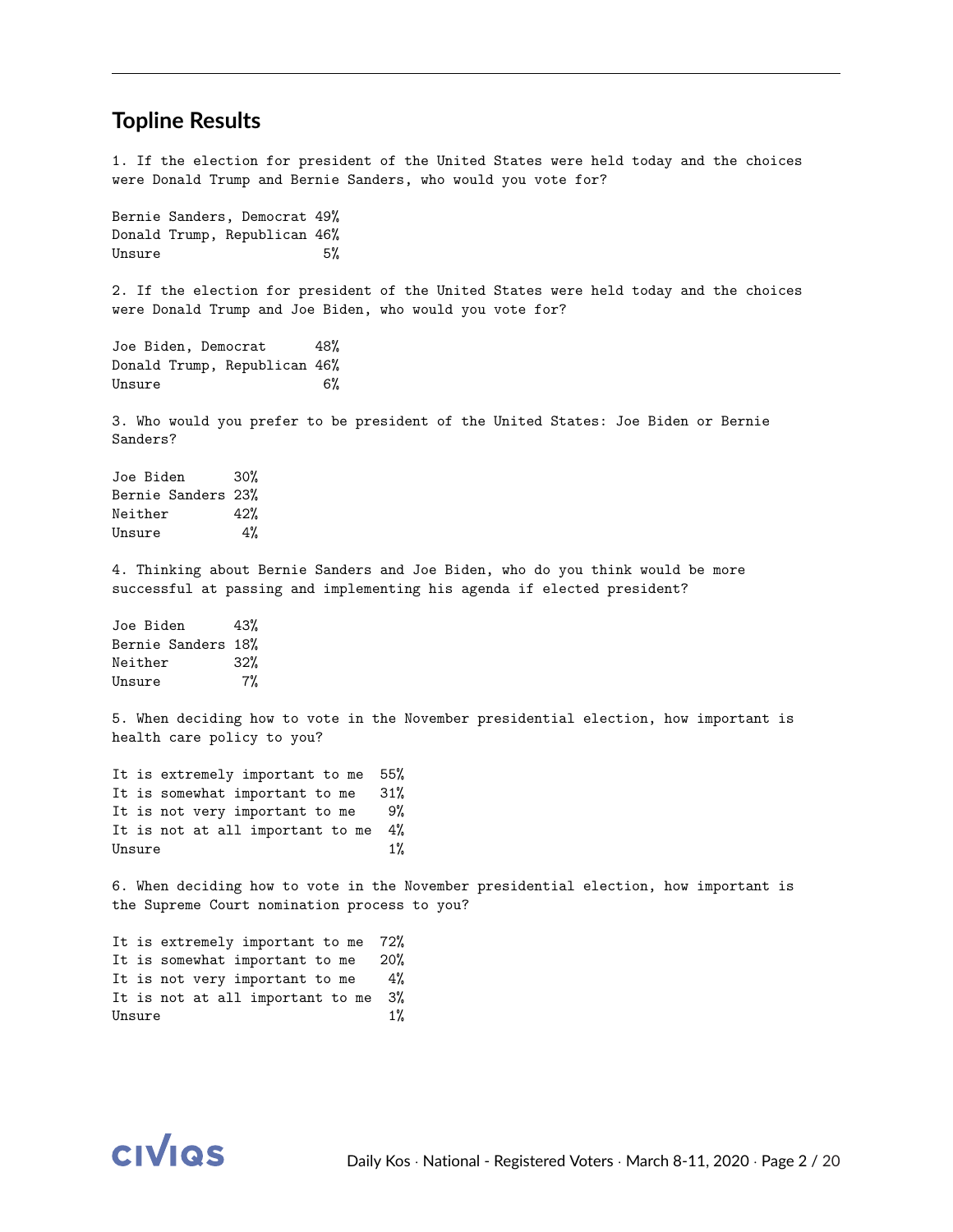7. Which comes closest to your view about the Affordable Care Act, also known as Obamacare? Should it be: Expanded to do more 47% Kept as is 3% Kept but scaled back 5% Repealed entirely 40% Unsure 6% 8. Should employers be required to offer paid sick leave to employees? Yes 70% No 20% Unsure 11% 9. Should employers be required to offer paid maternity and paternity leave to employees with a new child? Yes 67% No 22% Unsure 11% 10. Have you been personally affected by the coronavirus? [I or someone I know has coronavirus/I don't know anyone with coronavirus, but the outbreak has forced me to change plans/It hasn't affected me personally, but I've started taking precautions or changed some of my day-to-day habits/It hasn't affected me personally in any way] I/Someone I know has coronavirus 1% Forced me to change plans 10% Taking precautions/Changed habits 36% Hasn't affected me in any way 52% Unsure 2% 11. How satisfied are you with the U.S. government's current response to the coronavirus outbreak? Completely satisfied 29% Mostly satisfied 17% Not very satisfied 16% Not satisfied at all 33% Unsure 5% 12. How likely do you think it is that there will be a coronavirus outbreak in your local area? Coronavirus has already been reported in my local area 18% Very likely 26% Moderately likely 19% A little likely 17% Not likely at all 15%

 $\mu$  Unsure  $5\%$ 

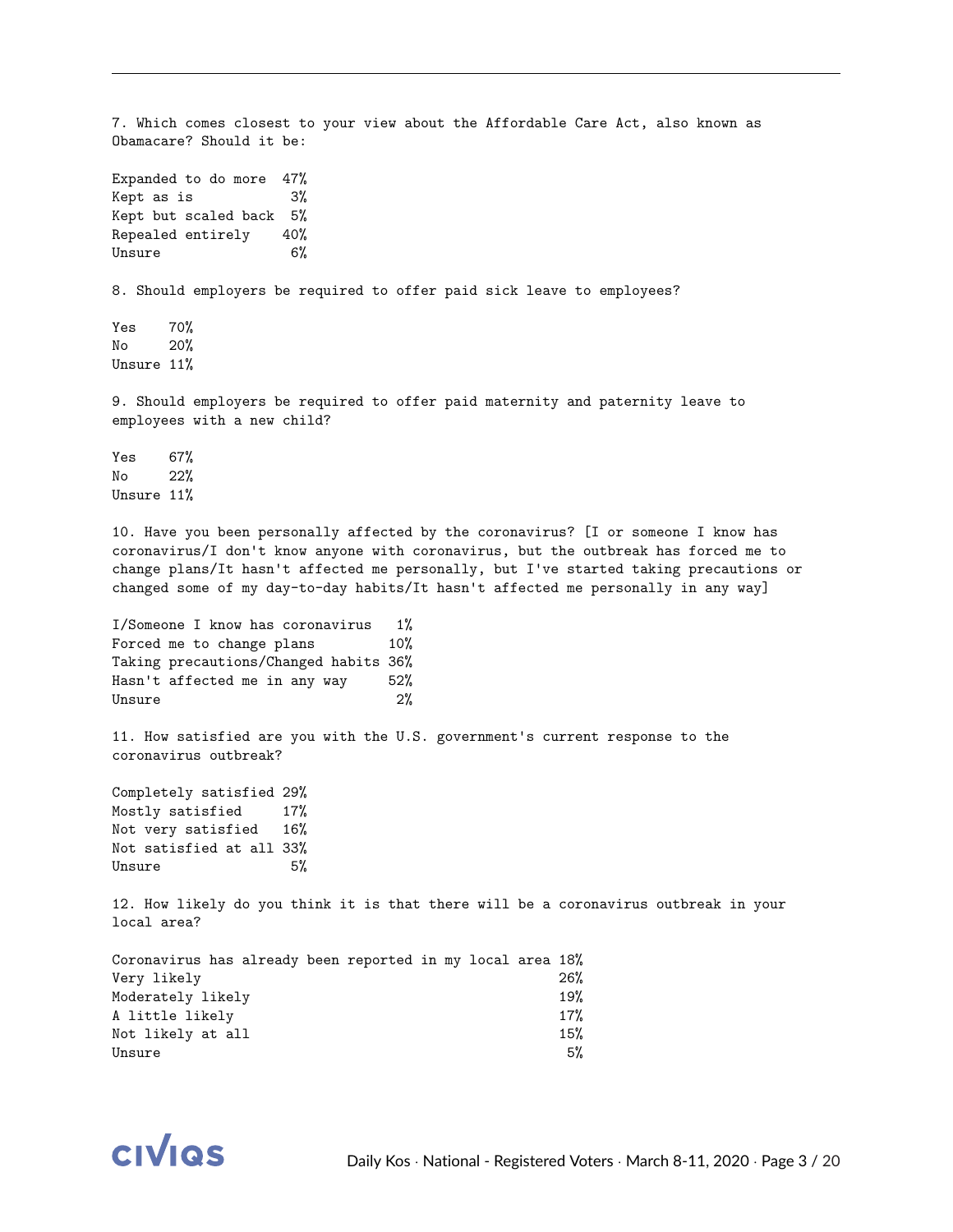13. How concerned are you about a coronavirus outbreak in your local area? Extremely concerned 20% Moderately concerned 28% A little concerned 28% Not concerned at all 24% Unsure 1% 14. Do you watch MSNBC? Yes, frequently 15% Yes, occasionally 22% I do not watch MSNBC 63% 15. Do you watch Fox News? Yes, frequently 22% Yes, occasionally 24% I do not watch Fox News 54%

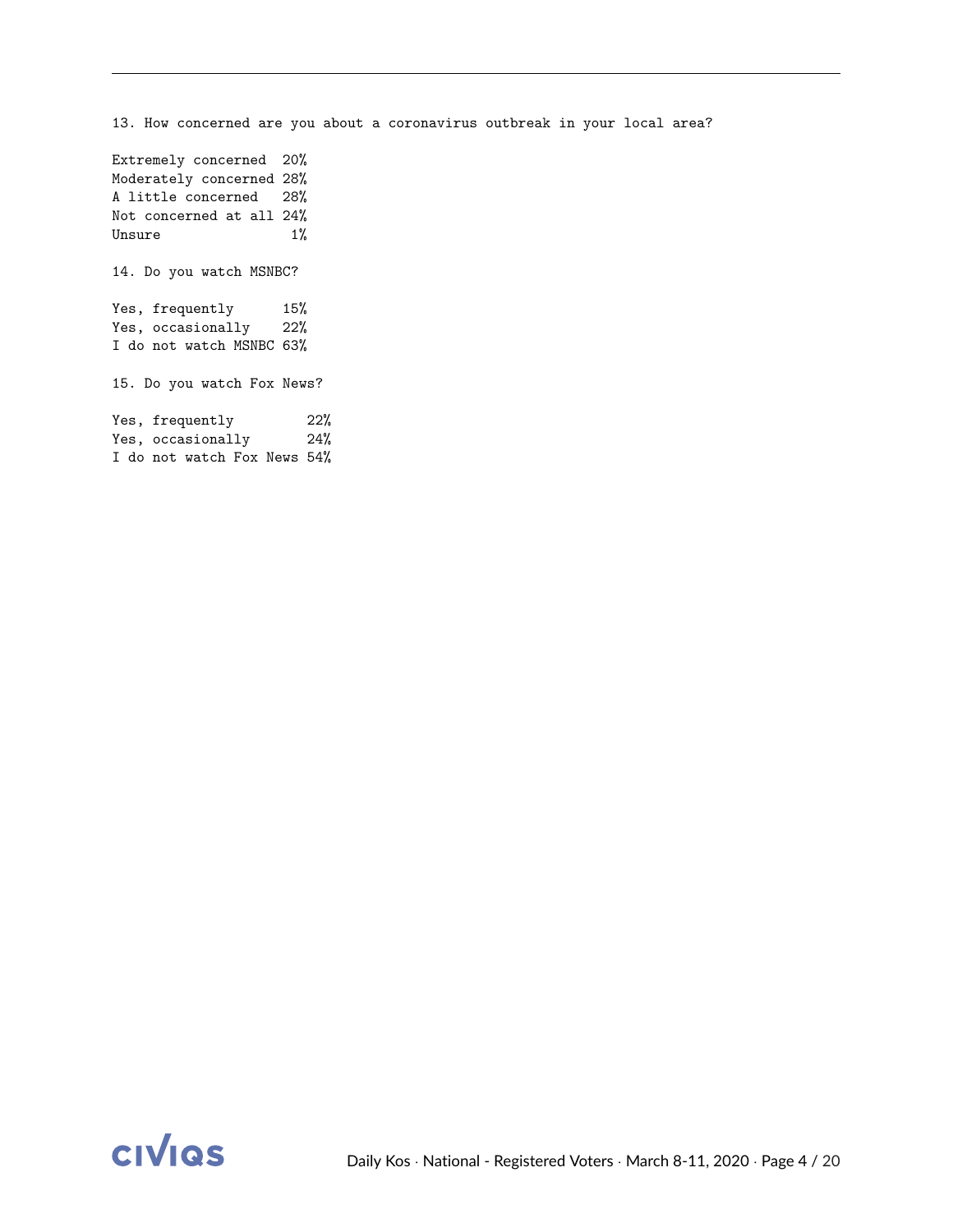## **Crosstabs**

1. If the election for president of the United States were held today and the choices were Donald Trump and Bernie Sanders, who would you vote for?

|        |                          | Total |        |       | Democrat Republican Independent |          |       |                                                         | Female Male                |                      |     |     |
|--------|--------------------------|-------|--------|-------|---------------------------------|----------|-------|---------------------------------------------------------|----------------------------|----------------------|-----|-----|
|        | Bernie Sanders, Democrat | 49%   |        | 88%   |                                 | 5%       |       | 48%                                                     | $51\%$                     | 47%                  |     |     |
|        | Donald Trump, Republican | 46%   |        | $6\%$ | 93%                             |          |       | 46%                                                     | 44%                        | 47%                  |     |     |
| Unsure |                          | 5%    |        | $6\%$ |                                 | $2\%$    |       | $6\%$                                                   | 5%                         | 5%                   |     |     |
|        |                          | Total |        |       | White Black Hispanic Other      |          |       |                                                         | White: Non-College College |                      |     |     |
|        | Bernie Sanders, Democrat | 49%   | 39%    | 83%   |                                 | 76%      | 48%   |                                                         |                            | 35%                  |     | 47% |
|        | Donald Trump, Republican | 46%   | $57\%$ | 8%    |                                 | 19%      | 42%   |                                                         |                            | 61%                  |     | 50% |
| Unsure |                          | 5%    | 4%     | 9%    |                                 | 5%       | 10%   |                                                         |                            | 4%                   |     | 4%  |
|        |                          | Total |        |       |                                 |          |       | Non-College College grad Postgrad                       |                            | Urban Suburban Rural |     |     |
|        | Bernie Sanders, Democrat | 49%   |        | 45%   |                                 |          | 53%   | 62%                                                     | 64%                        |                      | 48% | 37% |
|        | Donald Trump, Republican | 46%   |        | 49%   |                                 |          | 44%   | $33\%$                                                  | 30%                        |                      | 46% | 59% |
| Unsure |                          | 5%    |        | 5%    |                                 |          | 4%    | 4%                                                      | 6%                         |                      | 6%  | 4%  |
|        |                          | Total |        |       | 18-34 35-49 50-64 65+           |          |       | Midwest Northeast South West                            |                            |                      |     |     |
|        | Bernie Sanders, Democrat | 49%   | $57\%$ | 53%   | 45% 47%                         |          |       | $50\%$                                                  | $50\%$                     | 47% 51%              |     |     |
|        | Donald Trump, Republican | 46%   | 37%    | 43%   | 50% 50%                         |          |       | 44%                                                     | 45%                        | 48%                  | 45% |     |
| Unsure |                          | 5%    | 7%     | 4%    |                                 | $5\%$ 3% |       | 6%                                                      | 5%                         | 5%                   |     | 4%  |
|        |                          | Total |        |       |                                 |          |       | Watch Fox News: Frequently Occasionally Don't watch Fox |                            |                      |     |     |
|        | Bernie Sanders, Democrat | 49%   |        |       |                                 |          | $3\%$ |                                                         | 27%                        |                      |     | 77% |
|        | Donald Trump, Republican | 46%   |        |       |                                 |          | 97%   |                                                         | 66%                        |                      |     | 16% |
| Unsure |                          | 5%    |        |       |                                 |          | $0\%$ |                                                         | $7\%$                      |                      |     | 6%  |
|        |                          | Total |        |       |                                 |          |       | Watch MSNBC: Frequently Occasionally Don't watch MSNBC  |                            |                      |     |     |
|        | Bernie Sanders, Democrat | 49%   |        |       |                                 |          | 94%   |                                                         | 74%                        |                      |     | 29% |
|        | Donald Trump, Republican | 46%   |        |       |                                 |          | $3\%$ |                                                         | 18%                        |                      |     | 66% |
| Unsure |                          | 5%    |        |       |                                 |          | 3%    |                                                         | 8%                         |                      |     | 4%  |

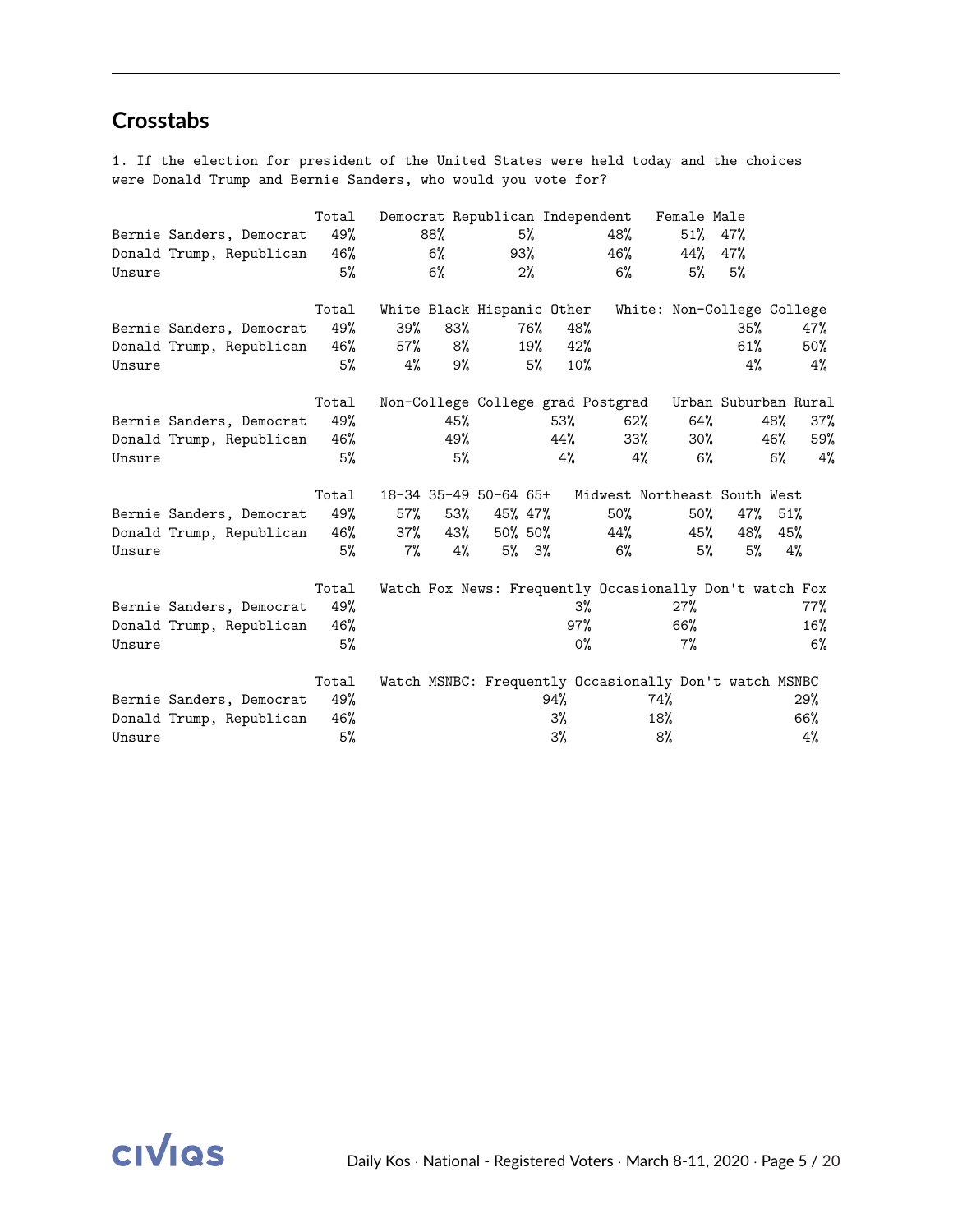|                          | Total |        |       | Democrat Republican Independent |          |        |                                                         | Female Male          |         |       |        |
|--------------------------|-------|--------|-------|---------------------------------|----------|--------|---------------------------------------------------------|----------------------|---------|-------|--------|
| Joe Biden, Democrat      | 48%   |        | 88%   |                                 | $6\%$    |        | 41%                                                     | 50%                  | 47%     |       |        |
| Donald Trump, Republican | 46%   |        | $7\%$ |                                 | 92%      |        | 47%                                                     | 45%                  | 48%     |       |        |
| Unsure                   | $6\%$ |        | 5%    |                                 | $1\%$    |        | 11%                                                     | 6%                   | 6%      |       |        |
|                          | Total |        |       | White Black Hispanic Other      |          |        | White: Non-College College                              |                      |         |       |        |
| Joe Biden, Democrat      | 48%   | 37%    | 88%   |                                 | 72%      | 45%    |                                                         |                      | 33%     |       | 46%    |
| Donald Trump, Republican | 46%   | 57%    | 9%    |                                 | 19%      | 48%    |                                                         |                      | $62\%$  |       | 48%    |
| Unsure                   | $6\%$ | $6\%$  | 3%    |                                 | 9%       | 7%     |                                                         |                      | 5%      |       | $6\%$  |
|                          | Total |        |       |                                 |          |        | Non-College College grad Postgrad                       | Urban Suburban Rural |         |       |        |
| Joe Biden, Democrat      | 48%   |        | 44%   |                                 |          | $50\%$ | 63%                                                     | 64%                  |         | 48%   | 34%    |
| Donald Trump, Republican | 46%   |        | 50%   |                                 |          | 43%    | $32\%$                                                  | 29%                  |         | 47%   | 59%    |
| Unsure                   | 6%    |        | 5%    |                                 |          | 8%     | 4%                                                      | $6\%$                |         | $6\%$ | 7%     |
|                          | Total |        |       | 18-34 35-49 50-64 65+           |          |        | Midwest Northeast South West                            |                      |         |       |        |
| Joe Biden, Democrat      | 48%   | 51%    | 49%   |                                 | 46% 48%  |        | 48%                                                     | 48%                  | 47% 48% |       |        |
| Donald Trump, Republican | 46%   | 37%    | 46%   |                                 | 50% 49%  |        | 45%                                                     | 46%                  | 49% 45% |       |        |
| Unsure                   | 6%    | $12\%$ | 5%    |                                 | $4\%$ 3% |        | 7%                                                      | $6\%$                | 4%      | $7\%$ |        |
|                          | Total |        |       |                                 |          |        | Watch Fox News: Frequently Occasionally Don't watch Fox |                      |         |       |        |
| Joe Biden, Democrat      | 48%   |        |       |                                 |          | $2\%$  |                                                         | 28%                  |         |       | 74%    |
| Donald Trump, Republican | 46%   |        |       |                                 |          | 98%    |                                                         | 66%                  |         |       | $17\%$ |
| Unsure                   | 6%    |        |       |                                 |          | $0\%$  |                                                         | 6%                   |         |       | 8%     |
|                          | Total |        |       |                                 |          |        | Watch MSNBC: Frequently Occasionally Don't watch MSNBC  |                      |         |       |        |
| Joe Biden, Democrat      | 48%   |        |       |                                 |          | 93%    | 75%                                                     |                      |         |       | 27%    |
| Donald Trump, Republican | 46%   |        |       |                                 |          | 4%     | 18%                                                     |                      |         |       | 67%    |
| Unsure                   | 6%    |        |       |                                 |          | 2%     | 7%                                                      |                      |         |       | $6\%$  |

2. If the election for president of the United States were held today and the choices were Donald Trump and Joe Biden, who would you vote for?

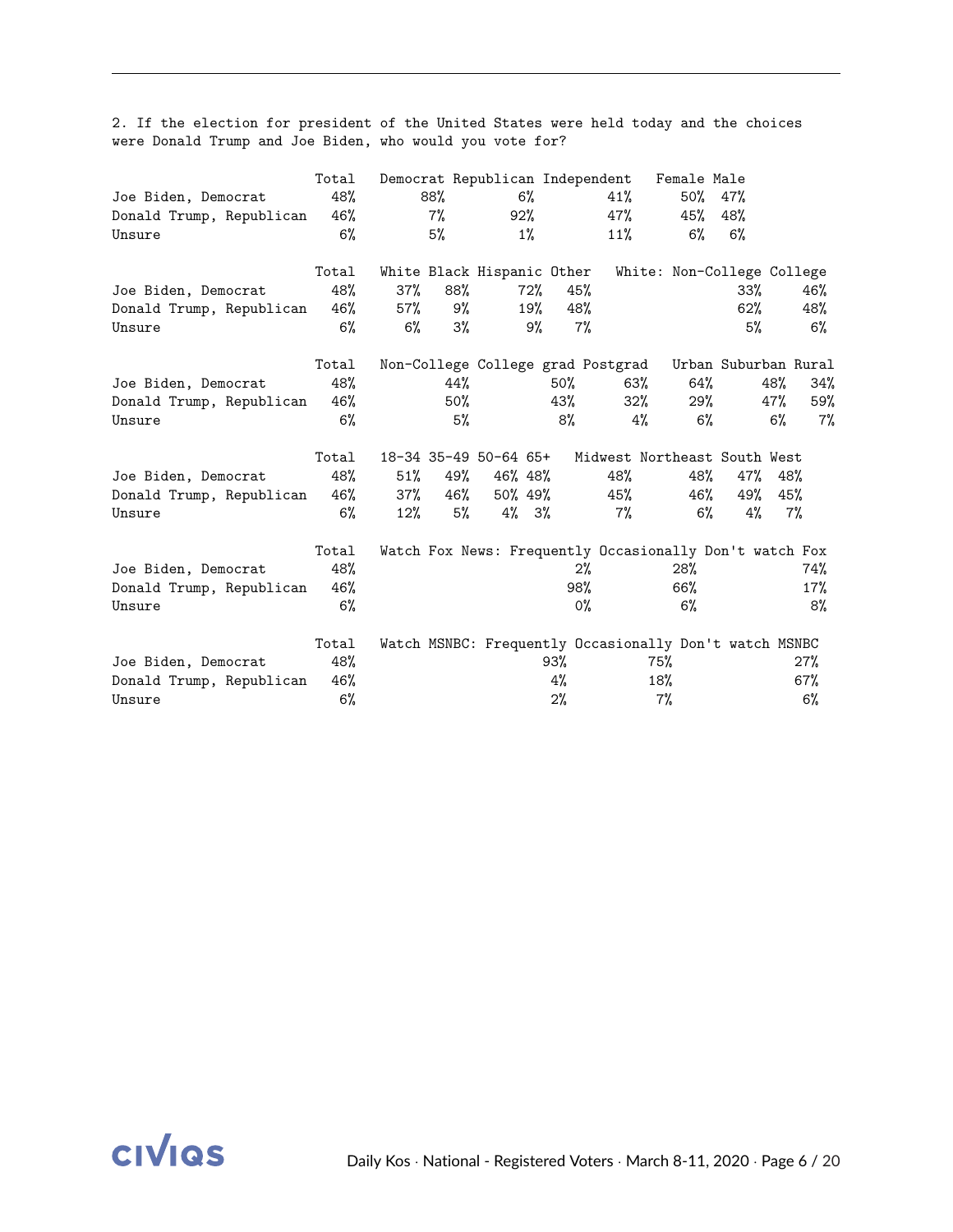|                | Total  |     |        | Democrat Republican Independent |       |       |                                                         | Female Male                |                      |     |        |
|----------------|--------|-----|--------|---------------------------------|-------|-------|---------------------------------------------------------|----------------------------|----------------------|-----|--------|
| Joe Biden      | $30\%$ |     | 50%    | 13%                             |       |       | 25%                                                     | $30\%$                     | 32%                  |     |        |
| Bernie Sanders | 23%    |     | 37%    |                                 | 5%    |       | 26%                                                     | 23%                        | 23%                  |     |        |
| Neither        | 42%    |     | $7\%$  | 82%                             |       |       | 44%                                                     | 42%                        | 42%                  |     |        |
| Unsure         | 4%     |     | 6%     |                                 | $1\%$ |       | 4%                                                      | 5%                         | 2%                   |     |        |
|                | Total  |     |        | White Black Hispanic Other      |       |       |                                                         | White: Non-College College |                      |     |        |
| Joe Biden      | 30%    | 23% | 60%    |                                 | 48%   | 23%   |                                                         |                            | 22%                  |     | 26%    |
| Bernie Sanders | 23%    | 22% | 24%    |                                 | 32%   | 24%   |                                                         |                            | 20%                  |     | 27%    |
| Neither        | 42%    | 51% | $10\%$ |                                 | 17%   | 53%   |                                                         |                            | 55%                  |     | 43%    |
| Unsure         | 4%     | 4%  | 5%     |                                 | 4%    | $0\%$ |                                                         |                            | 4%                   |     | $4\%$  |
|                | Total  |     |        |                                 |       |       | Non-College College grad Postgrad                       |                            | Urban Suburban Rural |     |        |
| Joe Biden      | 30%    |     | 29%    |                                 |       | 31%   | 36%                                                     | 40%                        |                      | 33% | 21%    |
| Bernie Sanders | 23%    |     | 21%    |                                 |       | 27%   | 32%                                                     | 29%                        |                      | 20% | 19%    |
| Neither        | 42%    |     | 46%    |                                 |       | 39%   | 28%                                                     | 27%                        |                      | 43% | 57%    |
| Unsure         | 4%     |     | 4%     |                                 |       | 3%    | 4%                                                      | $4\%$                      |                      | 4%  | 3%     |
|                | Total  |     |        | 18-34 35-49 50-64 65+           |       |       | Midwest Northeast South West                            |                            |                      |     |        |
| Joe Biden      | 30%    | 20% | 29%    | 34% 39%                         |       |       | 29%                                                     | 31%                        | 31%                  | 31% |        |
| Bernie Sanders | 23%    | 44% | 27%    | 14% 11%                         |       |       | 25%                                                     | 24%                        | 21%                  | 24% |        |
| Neither        | 42%    | 33% | 39%    | 47% 47%                         |       |       | 41%                                                     | 40%                        | 45%                  | 41% |        |
| Unsure         | 4%     | 3%  | 5%     | 5%                              | 3%    |       | 5%                                                      | 5%                         | $2\%$                | 3%  |        |
|                | Total  |     |        |                                 |       |       | Watch Fox News: Frequently Occasionally Don't watch Fox |                            |                      |     |        |
| Joe Biden      | $30\%$ |     |        |                                 |       | 8%    |                                                         | 26%                        |                      |     | 42%    |
| Bernie Sanders | 23%    |     |        |                                 |       | 3%    |                                                         | 14%                        |                      |     | 36%    |
| Neither        | 42%    |     |        |                                 |       | 89%   |                                                         | 58%                        |                      |     | $17\%$ |
| Unsure         | 4%     |     |        |                                 |       | $1\%$ |                                                         | $3\%$                      |                      |     | 5%     |
|                | Total  |     |        |                                 |       |       | Watch MSNBC: Frequently Occasionally Don't watch MSNBC  |                            |                      |     |        |
| Joe Biden      | 30%    |     |        |                                 |       | 71%   |                                                         | 44%                        |                      |     | 16%    |
| Bernie Sanders | 23%    |     |        |                                 |       | 20%   |                                                         | 33%                        |                      |     | 21%    |
| Neither        | 42%    |     |        |                                 |       | 6%    |                                                         | 17%                        |                      |     | 60%    |
| Unsure         | $4\%$  |     |        |                                 |       | 4%    |                                                         | $7\%$                      |                      |     | 3%     |

3. Who would you prefer to be president of the United States: Joe Biden or Bernie Sanders?

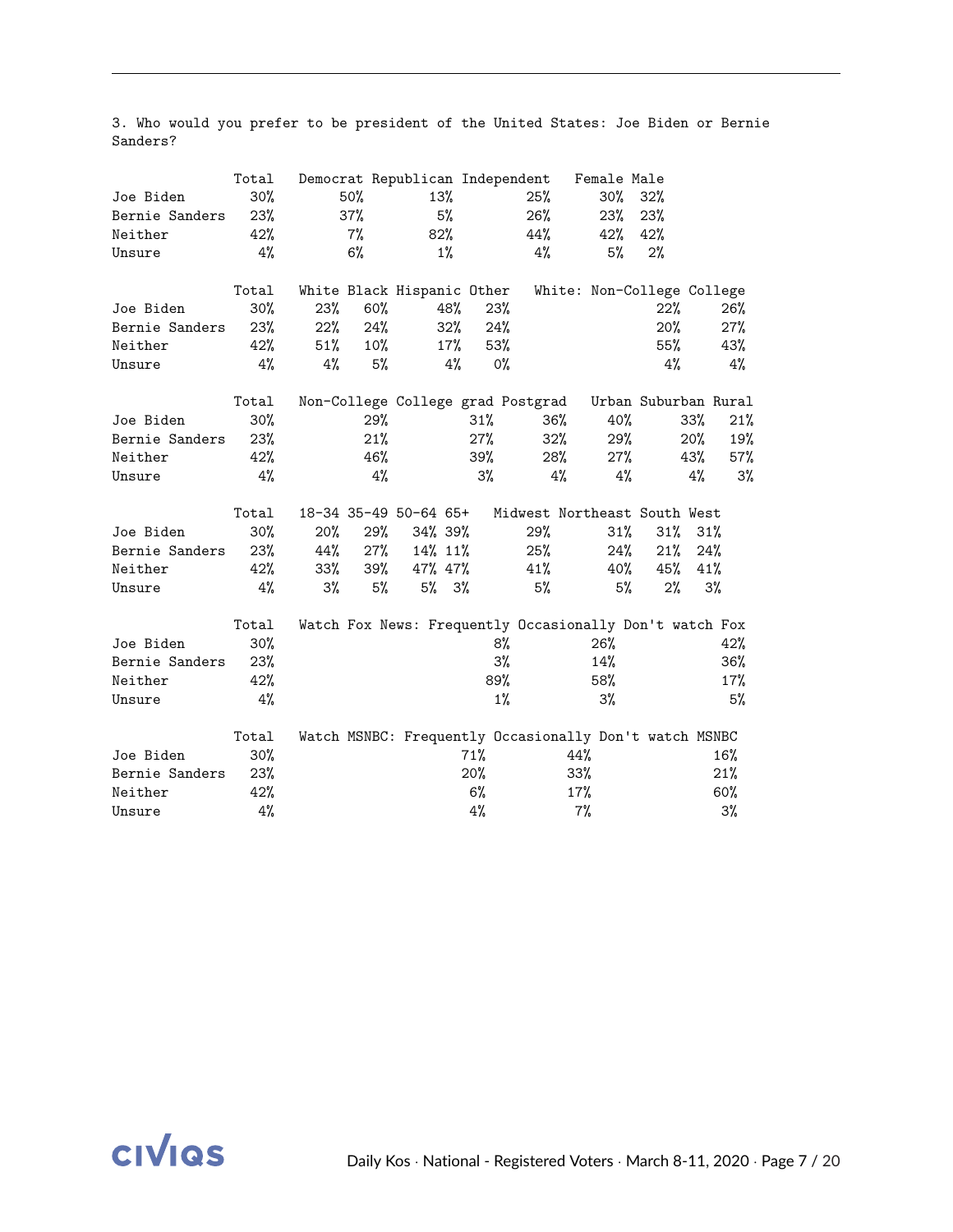|                | Total  |     |       | Democrat Republican Independent |       |       |                                   | Female Male                                             |                      |       |       |
|----------------|--------|-----|-------|---------------------------------|-------|-------|-----------------------------------|---------------------------------------------------------|----------------------|-------|-------|
| Joe Biden      | 43%    |     | 61%   | 25%                             |       |       | 40%                               | 42%                                                     | 44%                  |       |       |
| Bernie Sanders | 18%    |     | 26%   |                                 | $7\%$ |       | 21%                               | 19%                                                     | 18%                  |       |       |
| Neither        | 32%    |     | $6\%$ | 61%                             |       |       | 32%                               | 29%                                                     | 34%                  |       |       |
| Unsure         | $7\%$  |     | $7\%$ |                                 | 7%    |       | 7%                                | $10\%$                                                  | 5%                   |       |       |
|                | Total  |     |       | White Black Hispanic Other      |       |       |                                   | White: Non-College College                              |                      |       |       |
| Joe Biden      | 43%    | 37% | 69%   |                                 | 54%   | 33%   |                                   |                                                         | 34%                  |       | 45%   |
| Bernie Sanders | 18%    | 17% | 20%   |                                 | 27%   | 17%   |                                   |                                                         | 17%                  |       | 16%   |
| Neither        | 32%    | 38% | $6\%$ |                                 | 14%   | 43%   |                                   |                                                         | 42%                  |       | 32%   |
| Unsure         | $7\%$  | 8%  | 5%    |                                 | 6%    | $7\%$ |                                   |                                                         | 8%                   |       | $7\%$ |
|                | Total  |     |       |                                 |       |       | Non-College College grad Postgrad |                                                         | Urban Suburban Rural |       |       |
| Joe Biden      | 43%    |     | 41%   |                                 |       | 45%   | 52%                               | 52%                                                     |                      | 46%   | 33%   |
| Bernie Sanders | 18%    |     | 18%   |                                 |       | 19%   | 18%                               | 21%                                                     |                      | 15%   | 19%   |
| Neither        | $32\%$ |     | 34%   |                                 |       | 28%   | 23%                               | 21%                                                     |                      | 32%   | 41%   |
| Unsure         | $7\%$  |     | $7\%$ |                                 |       | 8%    | 7%                                | 6%                                                      |                      | $7\%$ | $7\%$ |
|                | Total  |     |       | 18-34 35-49 50-64 65+           |       |       |                                   | Midwest Northeast South West                            |                      |       |       |
| Joe Biden      | 43%    | 40% | 42%   | 42% 49%                         |       |       | 40%                               | 44%                                                     | 44%                  | 44%   |       |
| Bernie Sanders | 18%    | 29% | 21%   | 12% 11%                         |       |       | 20%                               | 16%                                                     | $17\%$               | 20%   |       |
| Neither        | 32%    | 22% | 30%   | 37% 33%                         |       |       | $30\%$                            | 33%                                                     | $33\%$               | 30%   |       |
| Unsure         | 7%     | 9%  | $6\%$ | 8%                              | 7%    |       | 10%                               | 7%                                                      | 6%                   | 6%    |       |
|                | Total  |     |       |                                 |       |       |                                   | Watch Fox News: Frequently Occasionally Don't watch Fox |                      |       |       |
| Joe Biden      | 43%    |     |       |                                 |       | 20%   |                                   | 38%                                                     |                      |       | 55%   |
| Bernie Sanders | 18%    |     |       |                                 |       | 9%    |                                   | 13%                                                     |                      |       | 24%   |
| Neither        | 32%    |     |       |                                 |       | 66%   |                                   | 43%                                                     |                      |       | 13%   |
| Unsure         | 7%     |     |       |                                 |       | 5%    |                                   | 6%                                                      |                      |       | 8%    |
|                | Total  |     |       |                                 |       |       |                                   | Watch MSNBC: Frequently Occasionally Don't watch MSNBC  |                      |       |       |
| Joe Biden      | 43%    |     |       |                                 |       | 81%   |                                   | 56%                                                     |                      |       | 29%   |
| Bernie Sanders | 18%    |     |       |                                 |       | 14%   |                                   | 23%                                                     |                      |       | 18%   |
| Neither        | 32%    |     |       |                                 |       | $2\%$ |                                   | 14%                                                     |                      |       | 45%   |
| Unsure         | 7%     |     |       |                                 |       | $3\%$ |                                   | $7\%$                                                   |                      |       | 8%    |

4. Thinking about Bernie Sanders and Joe Biden, who do you think would be more successful at passing and implementing his agenda if elected president?

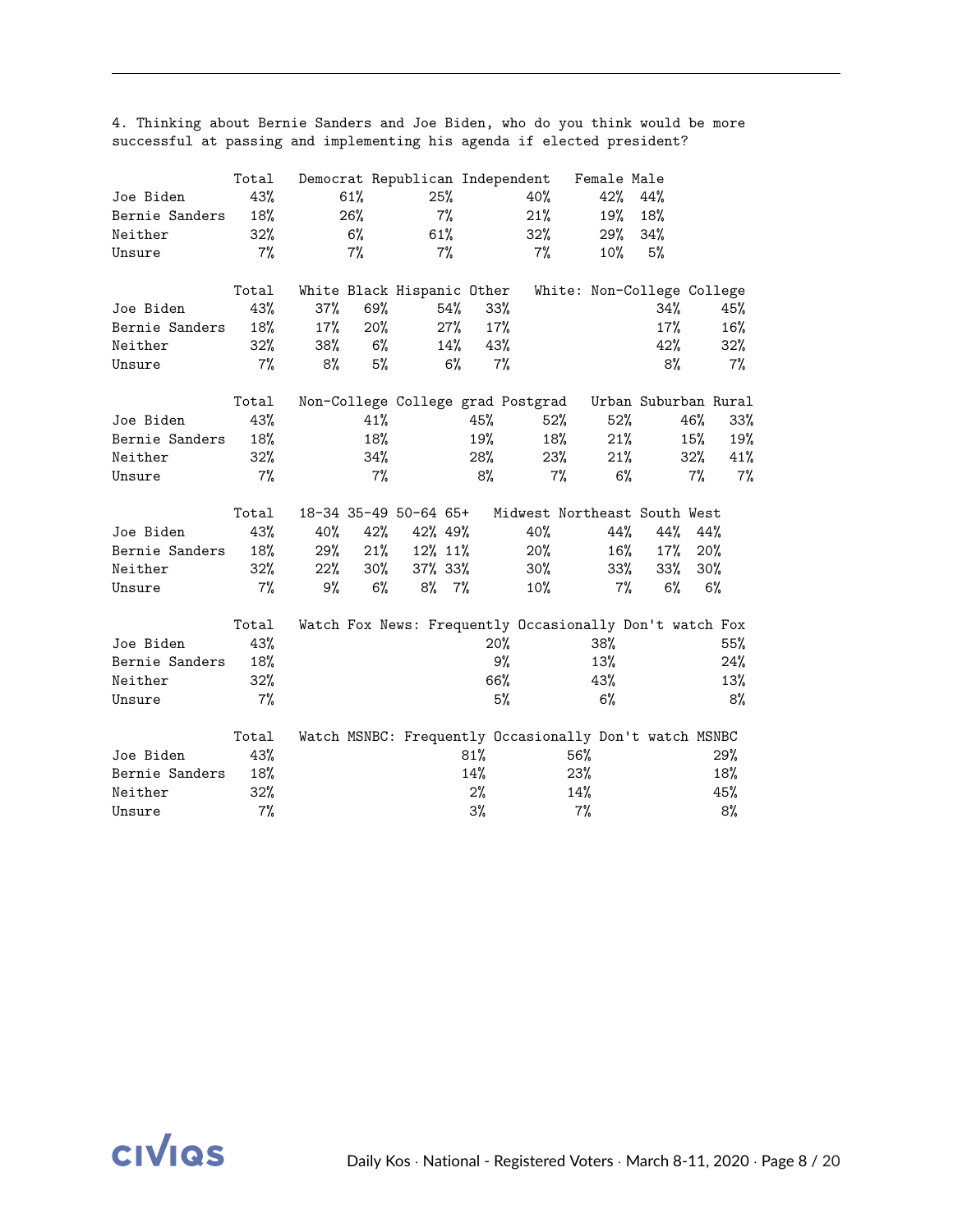5. When deciding how to vote in the November presidential election, how important is health care policy to you?

|                                  | Total |       |       | Democrat Republican Independent |        |                                                         | Female Male                |        |                      |
|----------------------------------|-------|-------|-------|---------------------------------|--------|---------------------------------------------------------|----------------------------|--------|----------------------|
| It is extremely important to me  | 55%   |       | 77%   | 28%                             |        | 56%                                                     | 60%                        | 51%    |                      |
| It is somewhat important to me   | 31%   |       | 19%   | 48%                             |        | 29%                                                     | 28%                        | 33%    |                      |
| It is not very important to me   | 9%    |       | 3%    | 15%                             |        | 11%                                                     | 8%                         | 10%    |                      |
| It is not at all important to me | 4%    |       | $1\%$ | $7\%$                           |        | 4%                                                      | 3%                         | 4%     |                      |
| Unsure                           | $1\%$ |       | 0%    | 2%                              |        | $1\%$                                                   | $1\%$                      | $1\%$  |                      |
|                                  |       |       |       |                                 |        |                                                         |                            |        |                      |
|                                  | Total |       |       | White Black Hispanic Other      |        |                                                         | White: Non-College College |        |                      |
| It is extremely important to me  | 55%   | 48%   | 75%   |                                 | 74%    | 61%                                                     |                            | 48%    | 50%                  |
| It is somewhat important to me   | 31%   | 35%   | 19%   |                                 | 17%    | 20%                                                     |                            | 35%    | 37%                  |
| It is not very important to me   | 9%    | 11%   | 5%    |                                 | 6%     | 12%                                                     |                            | 11%    | 9%                   |
| It is not at all important to me | 4%    | $4\%$ | 2%    |                                 | 2%     | 6%                                                      |                            | 4%     | $4\%$                |
| Unsure                           | 1%    | $1\%$ | 0%    |                                 | 0%     | $0\%$                                                   |                            | 2%     | $0\%$                |
|                                  | Total |       |       |                                 |        | Non-College College grad Postgrad                       |                            |        | Urban Suburban Rural |
| It is extremely important to me  | 55%   |       | 55%   |                                 | 57%    | 57%                                                     | 65%                        |        | 54%<br>50%           |
| It is somewhat important to me   | 31%   |       | 30%   |                                 | 30%    | 34%                                                     | 22%                        |        | 31%<br>34%           |
| It is not very important to me   | 9%    |       | 10%   |                                 | 9%     | 6%                                                      | 7%                         |        | 8%<br>11%            |
| It is not at all important to me | 4%    |       | 4%    |                                 | 4%     | $4\%$                                                   | 5%                         |        | 5%<br>3%             |
| Unsure                           | $1\%$ |       | $1\%$ |                                 | 0%     | 0%                                                      | 1%                         |        | 2%<br>0%             |
|                                  | Total |       |       | 18-34 35-49 50-64 65+           |        | Midwest Northeast South West                            |                            |        |                      |
| It is extremely important to me  | 55%   | 54%   | 50%   | 58% 59%                         |        | 57%                                                     | 56%                        | 55%    | 53%                  |
| It is somewhat important to me   | 31%   | 31%   | 34%   | 29% 29%                         |        | $31\%$                                                  | 31%                        | $32\%$ | 28%                  |
| It is not very important to me   | 9%    | 9%    | 9%    | 9%                              | 9%     | 8%                                                      | 8%                         | 9%     | 12%                  |
| It is not at all important to me | 4%    | 5%    | 5%    | 3%                              | 2%     | 3%                                                      | 5%                         | 3%     | 5%                   |
| Unsure                           | $1\%$ | 0%    | 2%    | 1%                              | $1\%$  | 1%                                                      | 0%                         | $1\%$  | 2%                   |
|                                  | Total |       |       |                                 |        | Watch Fox News: Frequently Occasionally Don't watch Fox |                            |        |                      |
| It is extremely important to me  | 55%   |       |       |                                 |        | 35%                                                     | 40%                        |        | 70%                  |
|                                  | 31%   |       |       |                                 | 43%    |                                                         | 40%                        |        | 22%                  |
| It is somewhat important to me   | 9%    |       |       |                                 |        | 16%                                                     |                            |        | 5%                   |
| It is not very important to me   |       |       |       |                                 |        |                                                         | 14%                        |        |                      |
| It is not at all important to me | 4%    |       |       |                                 |        | 5%                                                      | 5%                         |        | 3%                   |
| Unsure                           | $1\%$ |       |       |                                 |        | 2%                                                      | $1\%$                      |        | $0\%$                |
|                                  | Total |       |       |                                 |        | Watch MSNBC: Frequently Occasionally Don't watch MSNBC  |                            |        |                      |
| It is extremely important to me  | 55%   |       |       |                                 | $82\%$ |                                                         | 68%                        |        | 44%                  |
| It is somewhat important to me   | 31%   |       |       |                                 | 14%    |                                                         | 24%                        |        | 37%                  |
| It is not very important to me   | 9%    |       |       |                                 | 3%     |                                                         | 5%                         |        | 13%                  |
| It is not at all important to me | $4\%$ |       |       |                                 | $1\%$  |                                                         | 3%                         |        | 5%                   |
| Unsure                           | $1\%$ |       |       |                                 | $0\%$  |                                                         | 0%                         |        | $1\%$                |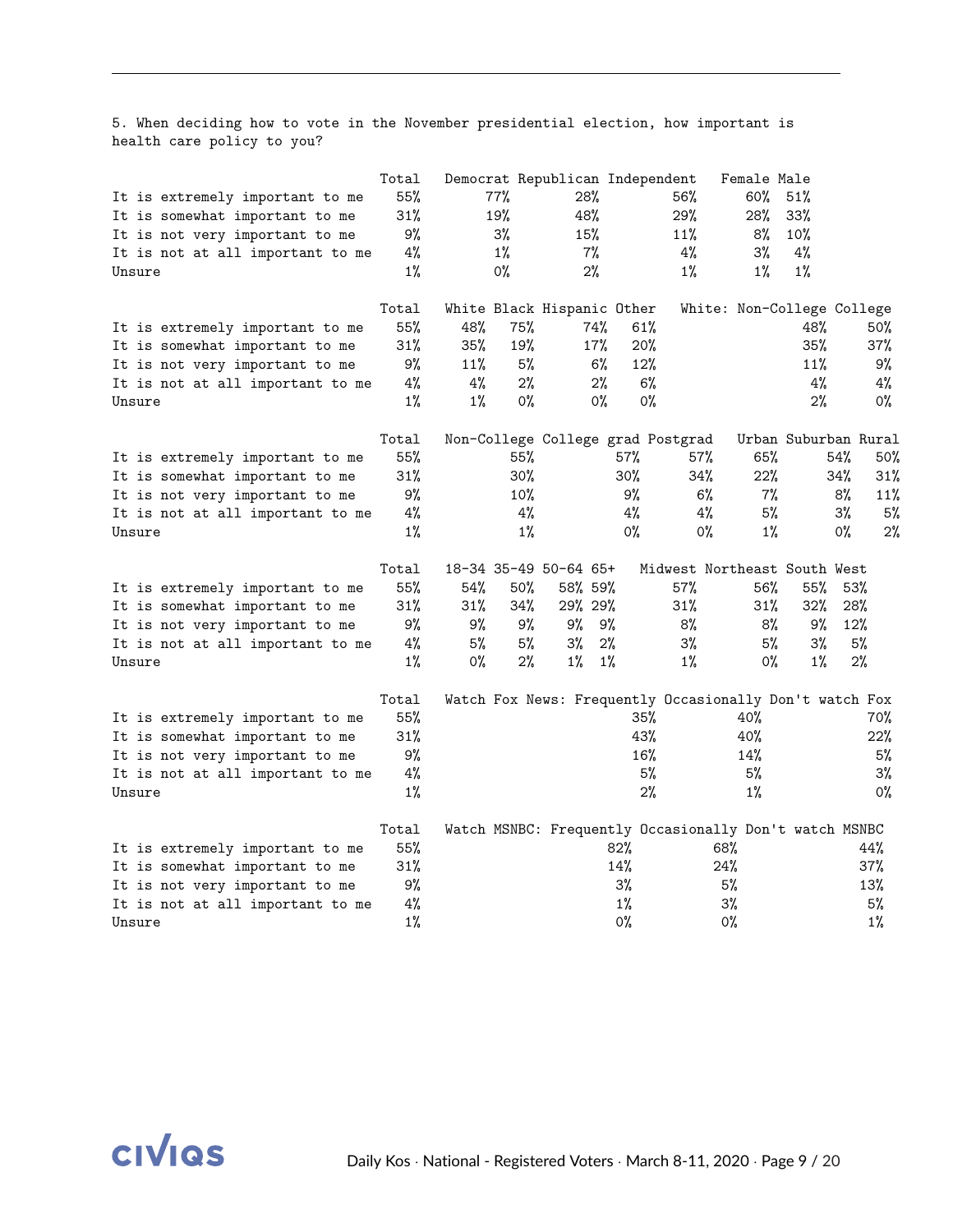6. When deciding how to vote in the November presidential election, how important is the Supreme Court nomination process to you?

| 72%<br>71%<br>75%<br>69%<br>71%<br>73%<br>It is extremely important to me<br>20%<br>22%<br>21%<br>18%<br>20%<br>21%<br>It is somewhat important to me<br>4%<br>4%<br>5%<br>5%<br>5%<br>4%<br>It is not very important to me<br>3%<br>2%<br>2%<br>3%<br>2%<br>2%<br>It is not at all important to me<br>$1\%$<br>$1\%$<br>$1\%$<br>$1\%$<br>2%<br>0%<br>Unsure<br>Total<br>White Black Hispanic Other<br>White: Non-College College<br>72%<br>78%<br>63%<br>71%<br>74%<br>71%<br>71%<br>It is extremely important to me<br>17%<br>20%<br>21%<br>19%<br>17%<br>21%<br>21%<br>It is somewhat important to me<br>4%<br>3%<br>4%<br>4%<br>10%<br>4%<br>4%<br>It is not very important to me<br>3%<br>$2\%$<br>2%<br>$3\%$<br>6%<br>$3\%$<br>2%<br>It is not at all important to me<br>3%<br>$1\%$<br>$1\%$<br>$1\%$<br>$1\%$<br>$1\%$<br>$1\%$<br>Unsure<br>Total<br>Urban Suburban Rural<br>Non-College College grad Postgrad<br>72%<br>76%<br>71%<br>71%<br>79%<br>75%<br>71%<br>It is extremely important to me<br>20%<br>21%<br>21%<br>17%<br>16%<br>19%<br>23%<br>It is somewhat important to me<br>4%<br>5%<br>4%<br>3%<br>5%<br>$3\%$<br>4%<br>It is not very important to me<br>3%<br>3%<br>$3\%$<br>$3\%$<br>2%<br>$1\%$<br>2%<br>It is not at all important to me<br>$1\%$<br>$1\%$<br>$1\%$<br>0%<br>$1\%$<br>$1\%$<br>1%<br>Unsure<br>Total<br>18-34 35-49 50-64 65+<br>Midwest Northeast South West<br>72%<br>71%<br>60%<br>67%<br>77% 85%<br>75%<br>70%<br>72%<br>It is extremely important to me<br>20%<br>28%<br>24%<br>18% 10%<br>21%<br>16%<br>21%<br>21%<br>It is somewhat important to me<br>4%<br>7%<br>6%<br>3%<br>3%<br>6%<br>6%<br>3%<br>$3\%$<br>It is not very important to me<br>3%<br>4%<br>3%<br>1%<br>4%<br>2%<br>$1\%$<br>$3\%$<br>$2\%$<br>It is not at all important to me<br>$1\%$<br>$1\%$<br>0%<br>$1\%$<br>$0\%$<br>$1\%$<br>$2\%$<br>0%<br>$1\%$<br>Unsure<br>Total<br>Watch Fox News: Frequently Occasionally Don't watch Fox<br>72%<br>$80\%$<br>66%<br>71%<br>It is extremely important to me<br>$20\%$<br>15%<br>27%<br>19%<br>It is somewhat important to me<br>4%<br>3%<br>4%<br>5%<br>It is not very important to me<br>3%<br>3%<br>3%<br>$2\%$<br>It is not at all important to me<br>$1\%$<br>$0\%$<br>$1\%$<br>$1\%$<br>Unsure<br>Total<br>Watch MSNBC: Frequently Occasionally Don't watch MSNBC<br>72%<br>82%<br>71%<br>70%<br>It is extremely important to me<br>$20\%$<br>13%<br>21%<br>21%<br>It is somewhat important to me<br>4%<br>2%<br>5%<br>4%<br>It is not very important to me<br>3%<br>2%<br>$2\%$<br>3%<br>It is not at all important to me<br>$1\%$<br>$0\%$<br>$1\%$<br>$1\%$<br>Unsure | Total |  |  | Democrat Republican Independent | Female Male |  |  |
|-----------------------------------------------------------------------------------------------------------------------------------------------------------------------------------------------------------------------------------------------------------------------------------------------------------------------------------------------------------------------------------------------------------------------------------------------------------------------------------------------------------------------------------------------------------------------------------------------------------------------------------------------------------------------------------------------------------------------------------------------------------------------------------------------------------------------------------------------------------------------------------------------------------------------------------------------------------------------------------------------------------------------------------------------------------------------------------------------------------------------------------------------------------------------------------------------------------------------------------------------------------------------------------------------------------------------------------------------------------------------------------------------------------------------------------------------------------------------------------------------------------------------------------------------------------------------------------------------------------------------------------------------------------------------------------------------------------------------------------------------------------------------------------------------------------------------------------------------------------------------------------------------------------------------------------------------------------------------------------------------------------------------------------------------------------------------------------------------------------------------------------------------------------------------------------------------------------------------------------------------------------------------------------------------------------------------------------------------------------------------------------------------------------------------------------------------------------------------------------------------------------------------------------------------------------------------------------------------------------------------------------------------------|-------|--|--|---------------------------------|-------------|--|--|
|                                                                                                                                                                                                                                                                                                                                                                                                                                                                                                                                                                                                                                                                                                                                                                                                                                                                                                                                                                                                                                                                                                                                                                                                                                                                                                                                                                                                                                                                                                                                                                                                                                                                                                                                                                                                                                                                                                                                                                                                                                                                                                                                                                                                                                                                                                                                                                                                                                                                                                                                                                                                                                                     |       |  |  |                                 |             |  |  |
|                                                                                                                                                                                                                                                                                                                                                                                                                                                                                                                                                                                                                                                                                                                                                                                                                                                                                                                                                                                                                                                                                                                                                                                                                                                                                                                                                                                                                                                                                                                                                                                                                                                                                                                                                                                                                                                                                                                                                                                                                                                                                                                                                                                                                                                                                                                                                                                                                                                                                                                                                                                                                                                     |       |  |  |                                 |             |  |  |
|                                                                                                                                                                                                                                                                                                                                                                                                                                                                                                                                                                                                                                                                                                                                                                                                                                                                                                                                                                                                                                                                                                                                                                                                                                                                                                                                                                                                                                                                                                                                                                                                                                                                                                                                                                                                                                                                                                                                                                                                                                                                                                                                                                                                                                                                                                                                                                                                                                                                                                                                                                                                                                                     |       |  |  |                                 |             |  |  |
|                                                                                                                                                                                                                                                                                                                                                                                                                                                                                                                                                                                                                                                                                                                                                                                                                                                                                                                                                                                                                                                                                                                                                                                                                                                                                                                                                                                                                                                                                                                                                                                                                                                                                                                                                                                                                                                                                                                                                                                                                                                                                                                                                                                                                                                                                                                                                                                                                                                                                                                                                                                                                                                     |       |  |  |                                 |             |  |  |
|                                                                                                                                                                                                                                                                                                                                                                                                                                                                                                                                                                                                                                                                                                                                                                                                                                                                                                                                                                                                                                                                                                                                                                                                                                                                                                                                                                                                                                                                                                                                                                                                                                                                                                                                                                                                                                                                                                                                                                                                                                                                                                                                                                                                                                                                                                                                                                                                                                                                                                                                                                                                                                                     |       |  |  |                                 |             |  |  |
|                                                                                                                                                                                                                                                                                                                                                                                                                                                                                                                                                                                                                                                                                                                                                                                                                                                                                                                                                                                                                                                                                                                                                                                                                                                                                                                                                                                                                                                                                                                                                                                                                                                                                                                                                                                                                                                                                                                                                                                                                                                                                                                                                                                                                                                                                                                                                                                                                                                                                                                                                                                                                                                     |       |  |  |                                 |             |  |  |
|                                                                                                                                                                                                                                                                                                                                                                                                                                                                                                                                                                                                                                                                                                                                                                                                                                                                                                                                                                                                                                                                                                                                                                                                                                                                                                                                                                                                                                                                                                                                                                                                                                                                                                                                                                                                                                                                                                                                                                                                                                                                                                                                                                                                                                                                                                                                                                                                                                                                                                                                                                                                                                                     |       |  |  |                                 |             |  |  |
|                                                                                                                                                                                                                                                                                                                                                                                                                                                                                                                                                                                                                                                                                                                                                                                                                                                                                                                                                                                                                                                                                                                                                                                                                                                                                                                                                                                                                                                                                                                                                                                                                                                                                                                                                                                                                                                                                                                                                                                                                                                                                                                                                                                                                                                                                                                                                                                                                                                                                                                                                                                                                                                     |       |  |  |                                 |             |  |  |
|                                                                                                                                                                                                                                                                                                                                                                                                                                                                                                                                                                                                                                                                                                                                                                                                                                                                                                                                                                                                                                                                                                                                                                                                                                                                                                                                                                                                                                                                                                                                                                                                                                                                                                                                                                                                                                                                                                                                                                                                                                                                                                                                                                                                                                                                                                                                                                                                                                                                                                                                                                                                                                                     |       |  |  |                                 |             |  |  |
|                                                                                                                                                                                                                                                                                                                                                                                                                                                                                                                                                                                                                                                                                                                                                                                                                                                                                                                                                                                                                                                                                                                                                                                                                                                                                                                                                                                                                                                                                                                                                                                                                                                                                                                                                                                                                                                                                                                                                                                                                                                                                                                                                                                                                                                                                                                                                                                                                                                                                                                                                                                                                                                     |       |  |  |                                 |             |  |  |
|                                                                                                                                                                                                                                                                                                                                                                                                                                                                                                                                                                                                                                                                                                                                                                                                                                                                                                                                                                                                                                                                                                                                                                                                                                                                                                                                                                                                                                                                                                                                                                                                                                                                                                                                                                                                                                                                                                                                                                                                                                                                                                                                                                                                                                                                                                                                                                                                                                                                                                                                                                                                                                                     |       |  |  |                                 |             |  |  |
|                                                                                                                                                                                                                                                                                                                                                                                                                                                                                                                                                                                                                                                                                                                                                                                                                                                                                                                                                                                                                                                                                                                                                                                                                                                                                                                                                                                                                                                                                                                                                                                                                                                                                                                                                                                                                                                                                                                                                                                                                                                                                                                                                                                                                                                                                                                                                                                                                                                                                                                                                                                                                                                     |       |  |  |                                 |             |  |  |
|                                                                                                                                                                                                                                                                                                                                                                                                                                                                                                                                                                                                                                                                                                                                                                                                                                                                                                                                                                                                                                                                                                                                                                                                                                                                                                                                                                                                                                                                                                                                                                                                                                                                                                                                                                                                                                                                                                                                                                                                                                                                                                                                                                                                                                                                                                                                                                                                                                                                                                                                                                                                                                                     |       |  |  |                                 |             |  |  |
|                                                                                                                                                                                                                                                                                                                                                                                                                                                                                                                                                                                                                                                                                                                                                                                                                                                                                                                                                                                                                                                                                                                                                                                                                                                                                                                                                                                                                                                                                                                                                                                                                                                                                                                                                                                                                                                                                                                                                                                                                                                                                                                                                                                                                                                                                                                                                                                                                                                                                                                                                                                                                                                     |       |  |  |                                 |             |  |  |
|                                                                                                                                                                                                                                                                                                                                                                                                                                                                                                                                                                                                                                                                                                                                                                                                                                                                                                                                                                                                                                                                                                                                                                                                                                                                                                                                                                                                                                                                                                                                                                                                                                                                                                                                                                                                                                                                                                                                                                                                                                                                                                                                                                                                                                                                                                                                                                                                                                                                                                                                                                                                                                                     |       |  |  |                                 |             |  |  |
|                                                                                                                                                                                                                                                                                                                                                                                                                                                                                                                                                                                                                                                                                                                                                                                                                                                                                                                                                                                                                                                                                                                                                                                                                                                                                                                                                                                                                                                                                                                                                                                                                                                                                                                                                                                                                                                                                                                                                                                                                                                                                                                                                                                                                                                                                                                                                                                                                                                                                                                                                                                                                                                     |       |  |  |                                 |             |  |  |
|                                                                                                                                                                                                                                                                                                                                                                                                                                                                                                                                                                                                                                                                                                                                                                                                                                                                                                                                                                                                                                                                                                                                                                                                                                                                                                                                                                                                                                                                                                                                                                                                                                                                                                                                                                                                                                                                                                                                                                                                                                                                                                                                                                                                                                                                                                                                                                                                                                                                                                                                                                                                                                                     |       |  |  |                                 |             |  |  |
|                                                                                                                                                                                                                                                                                                                                                                                                                                                                                                                                                                                                                                                                                                                                                                                                                                                                                                                                                                                                                                                                                                                                                                                                                                                                                                                                                                                                                                                                                                                                                                                                                                                                                                                                                                                                                                                                                                                                                                                                                                                                                                                                                                                                                                                                                                                                                                                                                                                                                                                                                                                                                                                     |       |  |  |                                 |             |  |  |
|                                                                                                                                                                                                                                                                                                                                                                                                                                                                                                                                                                                                                                                                                                                                                                                                                                                                                                                                                                                                                                                                                                                                                                                                                                                                                                                                                                                                                                                                                                                                                                                                                                                                                                                                                                                                                                                                                                                                                                                                                                                                                                                                                                                                                                                                                                                                                                                                                                                                                                                                                                                                                                                     |       |  |  |                                 |             |  |  |
|                                                                                                                                                                                                                                                                                                                                                                                                                                                                                                                                                                                                                                                                                                                                                                                                                                                                                                                                                                                                                                                                                                                                                                                                                                                                                                                                                                                                                                                                                                                                                                                                                                                                                                                                                                                                                                                                                                                                                                                                                                                                                                                                                                                                                                                                                                                                                                                                                                                                                                                                                                                                                                                     |       |  |  |                                 |             |  |  |
|                                                                                                                                                                                                                                                                                                                                                                                                                                                                                                                                                                                                                                                                                                                                                                                                                                                                                                                                                                                                                                                                                                                                                                                                                                                                                                                                                                                                                                                                                                                                                                                                                                                                                                                                                                                                                                                                                                                                                                                                                                                                                                                                                                                                                                                                                                                                                                                                                                                                                                                                                                                                                                                     |       |  |  |                                 |             |  |  |
|                                                                                                                                                                                                                                                                                                                                                                                                                                                                                                                                                                                                                                                                                                                                                                                                                                                                                                                                                                                                                                                                                                                                                                                                                                                                                                                                                                                                                                                                                                                                                                                                                                                                                                                                                                                                                                                                                                                                                                                                                                                                                                                                                                                                                                                                                                                                                                                                                                                                                                                                                                                                                                                     |       |  |  |                                 |             |  |  |
|                                                                                                                                                                                                                                                                                                                                                                                                                                                                                                                                                                                                                                                                                                                                                                                                                                                                                                                                                                                                                                                                                                                                                                                                                                                                                                                                                                                                                                                                                                                                                                                                                                                                                                                                                                                                                                                                                                                                                                                                                                                                                                                                                                                                                                                                                                                                                                                                                                                                                                                                                                                                                                                     |       |  |  |                                 |             |  |  |
|                                                                                                                                                                                                                                                                                                                                                                                                                                                                                                                                                                                                                                                                                                                                                                                                                                                                                                                                                                                                                                                                                                                                                                                                                                                                                                                                                                                                                                                                                                                                                                                                                                                                                                                                                                                                                                                                                                                                                                                                                                                                                                                                                                                                                                                                                                                                                                                                                                                                                                                                                                                                                                                     |       |  |  |                                 |             |  |  |
|                                                                                                                                                                                                                                                                                                                                                                                                                                                                                                                                                                                                                                                                                                                                                                                                                                                                                                                                                                                                                                                                                                                                                                                                                                                                                                                                                                                                                                                                                                                                                                                                                                                                                                                                                                                                                                                                                                                                                                                                                                                                                                                                                                                                                                                                                                                                                                                                                                                                                                                                                                                                                                                     |       |  |  |                                 |             |  |  |
|                                                                                                                                                                                                                                                                                                                                                                                                                                                                                                                                                                                                                                                                                                                                                                                                                                                                                                                                                                                                                                                                                                                                                                                                                                                                                                                                                                                                                                                                                                                                                                                                                                                                                                                                                                                                                                                                                                                                                                                                                                                                                                                                                                                                                                                                                                                                                                                                                                                                                                                                                                                                                                                     |       |  |  |                                 |             |  |  |
|                                                                                                                                                                                                                                                                                                                                                                                                                                                                                                                                                                                                                                                                                                                                                                                                                                                                                                                                                                                                                                                                                                                                                                                                                                                                                                                                                                                                                                                                                                                                                                                                                                                                                                                                                                                                                                                                                                                                                                                                                                                                                                                                                                                                                                                                                                                                                                                                                                                                                                                                                                                                                                                     |       |  |  |                                 |             |  |  |
|                                                                                                                                                                                                                                                                                                                                                                                                                                                                                                                                                                                                                                                                                                                                                                                                                                                                                                                                                                                                                                                                                                                                                                                                                                                                                                                                                                                                                                                                                                                                                                                                                                                                                                                                                                                                                                                                                                                                                                                                                                                                                                                                                                                                                                                                                                                                                                                                                                                                                                                                                                                                                                                     |       |  |  |                                 |             |  |  |
|                                                                                                                                                                                                                                                                                                                                                                                                                                                                                                                                                                                                                                                                                                                                                                                                                                                                                                                                                                                                                                                                                                                                                                                                                                                                                                                                                                                                                                                                                                                                                                                                                                                                                                                                                                                                                                                                                                                                                                                                                                                                                                                                                                                                                                                                                                                                                                                                                                                                                                                                                                                                                                                     |       |  |  |                                 |             |  |  |
|                                                                                                                                                                                                                                                                                                                                                                                                                                                                                                                                                                                                                                                                                                                                                                                                                                                                                                                                                                                                                                                                                                                                                                                                                                                                                                                                                                                                                                                                                                                                                                                                                                                                                                                                                                                                                                                                                                                                                                                                                                                                                                                                                                                                                                                                                                                                                                                                                                                                                                                                                                                                                                                     |       |  |  |                                 |             |  |  |
|                                                                                                                                                                                                                                                                                                                                                                                                                                                                                                                                                                                                                                                                                                                                                                                                                                                                                                                                                                                                                                                                                                                                                                                                                                                                                                                                                                                                                                                                                                                                                                                                                                                                                                                                                                                                                                                                                                                                                                                                                                                                                                                                                                                                                                                                                                                                                                                                                                                                                                                                                                                                                                                     |       |  |  |                                 |             |  |  |
|                                                                                                                                                                                                                                                                                                                                                                                                                                                                                                                                                                                                                                                                                                                                                                                                                                                                                                                                                                                                                                                                                                                                                                                                                                                                                                                                                                                                                                                                                                                                                                                                                                                                                                                                                                                                                                                                                                                                                                                                                                                                                                                                                                                                                                                                                                                                                                                                                                                                                                                                                                                                                                                     |       |  |  |                                 |             |  |  |
|                                                                                                                                                                                                                                                                                                                                                                                                                                                                                                                                                                                                                                                                                                                                                                                                                                                                                                                                                                                                                                                                                                                                                                                                                                                                                                                                                                                                                                                                                                                                                                                                                                                                                                                                                                                                                                                                                                                                                                                                                                                                                                                                                                                                                                                                                                                                                                                                                                                                                                                                                                                                                                                     |       |  |  |                                 |             |  |  |
|                                                                                                                                                                                                                                                                                                                                                                                                                                                                                                                                                                                                                                                                                                                                                                                                                                                                                                                                                                                                                                                                                                                                                                                                                                                                                                                                                                                                                                                                                                                                                                                                                                                                                                                                                                                                                                                                                                                                                                                                                                                                                                                                                                                                                                                                                                                                                                                                                                                                                                                                                                                                                                                     |       |  |  |                                 |             |  |  |
|                                                                                                                                                                                                                                                                                                                                                                                                                                                                                                                                                                                                                                                                                                                                                                                                                                                                                                                                                                                                                                                                                                                                                                                                                                                                                                                                                                                                                                                                                                                                                                                                                                                                                                                                                                                                                                                                                                                                                                                                                                                                                                                                                                                                                                                                                                                                                                                                                                                                                                                                                                                                                                                     |       |  |  |                                 |             |  |  |
|                                                                                                                                                                                                                                                                                                                                                                                                                                                                                                                                                                                                                                                                                                                                                                                                                                                                                                                                                                                                                                                                                                                                                                                                                                                                                                                                                                                                                                                                                                                                                                                                                                                                                                                                                                                                                                                                                                                                                                                                                                                                                                                                                                                                                                                                                                                                                                                                                                                                                                                                                                                                                                                     |       |  |  |                                 |             |  |  |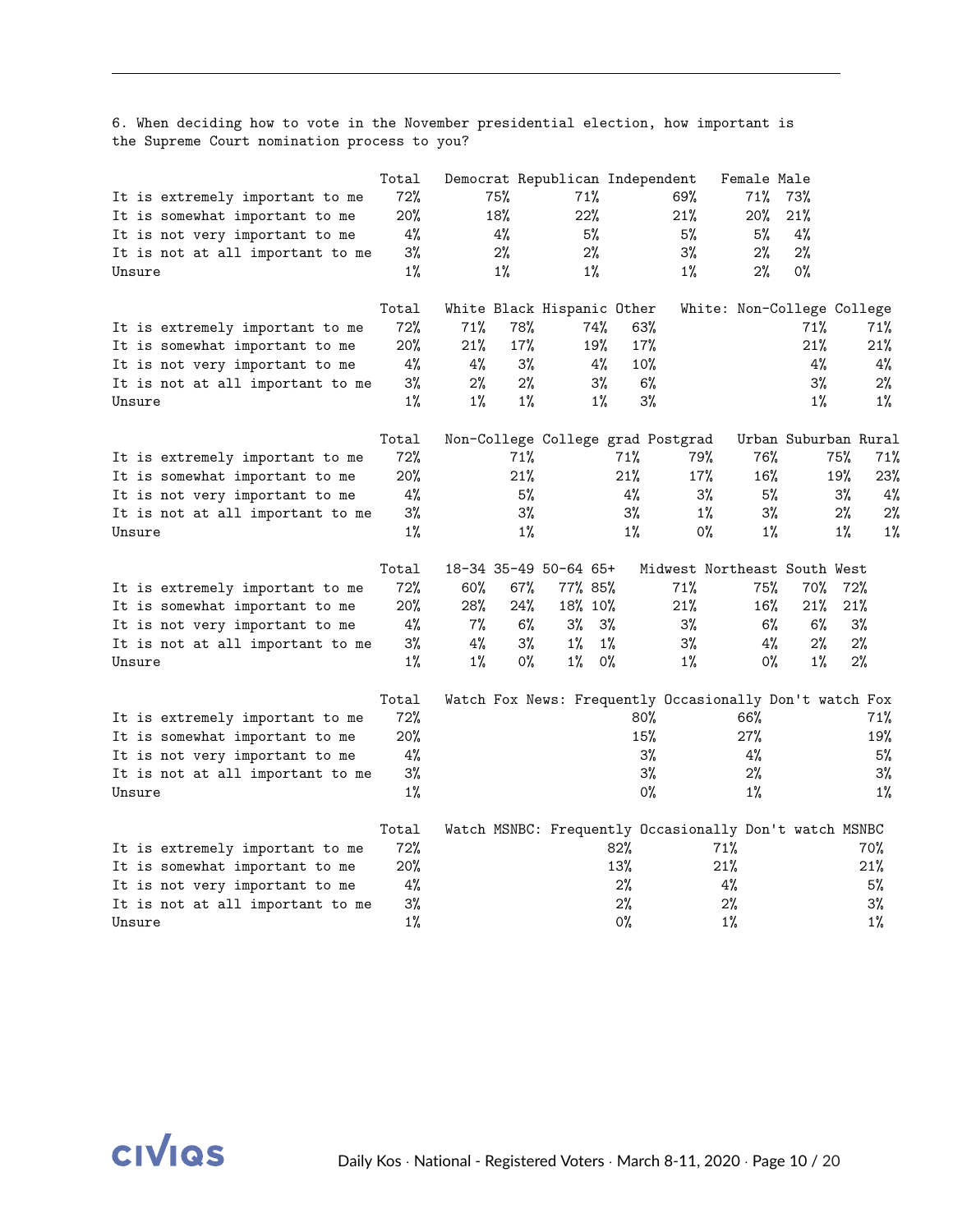7. Which comes closest to your view about the Affordable Care Act, also known as Obamacare? Should it be:

|                      | Total |     |        |                            |       | Democrat Republican Independent   | Female Male                                             |                      |       |        |
|----------------------|-------|-----|--------|----------------------------|-------|-----------------------------------|---------------------------------------------------------|----------------------|-------|--------|
| Expanded to do more  | 47%   | 84% |        | 7%                         |       | 43%                               | 48%                                                     | 46%                  |       |        |
| Kept as is           | $3\%$ |     | 4%     | 1%                         |       | 2%                                | 3%                                                      | 3%                   |       |        |
| Kept but scaled back | 5%    |     | $1\%$  | 9%                         |       | 6%                                | 5%                                                      | 5%                   |       |        |
| Repealed entirely    | 40%   |     | 6%     | 76%                        |       | 42%                               | 38%                                                     | 42%                  |       |        |
| Unsure               | 6%    |     | 5%     | 7%                         |       | $7\%$                             | 7%                                                      | 5%                   |       |        |
|                      | Total |     |        | White Black Hispanic Other |       |                                   | White: Non-College College                              |                      |       |        |
| Expanded to do more  | 47%   | 37% | $80\%$ | 74%                        |       | $33\%$                            |                                                         | 34%                  |       | 45%    |
| Kept as is           | $3\%$ | 2%  | 4%     |                            | 2%    | $3\%$                             |                                                         | 2%                   |       | $3\%$  |
| Kept but scaled back | 5%    | 5%  | 3%     |                            | $3\%$ | 8%                                |                                                         | 5%                   |       | 5%     |
| Repealed entirely    | 40%   | 49% | 8%     | 16%                        |       | 48%                               |                                                         | 53%                  |       | 39%    |
| Unsure               | 6%    | 7%  | 5%     |                            | 5%    | $7\%$                             |                                                         | 5%                   |       | 9%     |
|                      | Total |     |        |                            |       | Non-College College grad Postgrad |                                                         | Urban Suburban Rural |       |        |
| Expanded to do more  | 47%   |     | 43%    |                            | 47%   | 62%                               | 65%                                                     |                      | 46%   | $35\%$ |
| Kept as is           | $3\%$ |     | 3%     |                            | 3%    |                                   | 3%<br>$2\%$                                             |                      | 3%    | 2%     |
| Kept but scaled back | 5%    |     | 5%     |                            | 4%    |                                   | 4%<br>$4\%$                                             |                      | 6%    | $3\%$  |
| Repealed entirely    | 40%   |     | 44%    |                            | 36%   | 25%                               | 24%                                                     |                      | 39%   | 53%    |
| Unsure               | 6%    |     | 5%     |                            | 10%   |                                   | 6%<br>4%                                                |                      | 6%    | 8%     |
|                      | Total |     |        | 18-34 35-49 50-64 65+      |       |                                   | Midwest Northeast South West                            |                      |       |        |
| Expanded to do more  | 47%   | 51% | 48%    | 44% 47%                    |       | 48%                               | 48%                                                     | 44%                  | 47%   |        |
| Kept as is           | 3%    | 3%  | 2%     | 2%                         | 3%    | 2%                                | $3\%$                                                   | 2%                   | $3\%$ |        |
| Kept but scaled back | 5%    | 5%  | 5%     | 6%                         | 3%    | 3%                                | 6%                                                      | 6%                   | 4%    |        |
| Repealed entirely    | 40%   | 35% | 39%    | 40% 43%                    |       | 39%                               | 36%                                                     | 42%                  | 41%   |        |
| Unsure               | 6%    | 7%  | 6%     | 7%                         | 4%    | 8%                                | $6\%$                                                   | 5%                   | 6%    |        |
|                      | Total |     |        |                            |       |                                   | Watch Fox News: Frequently Occasionally Don't watch Fox |                      |       |        |
| Expanded to do more  | 47%   |     |        |                            |       | 3%                                | 25%                                                     |                      |       | 74%    |
| Kept as is           | $3\%$ |     |        |                            |       | $0\%$                             | 4%                                                      |                      |       | 3%     |
| Kept but scaled back | 5%    |     |        |                            |       | 9%                                | 6%                                                      |                      |       | 2%     |
| Repealed entirely    | 40%   |     |        |                            |       | 80%                               | 58%                                                     |                      |       | 16%    |
| Unsure               | 6%    |     |        |                            |       | $7\%$                             | $7\%$                                                   |                      |       | 5%     |
|                      | Total |     |        |                            |       |                                   | Watch MSNBC: Frequently Occasionally Don't watch MSNBC  |                      |       |        |
| Expanded to do more  | 47%   |     |        |                            | 88%   |                                   | 73%                                                     |                      |       | 28%    |
| Kept as is           | $3\%$ |     |        |                            | 5%    |                                   | 5%                                                      |                      |       | $1\%$  |
| Kept but scaled back | 5%    |     |        |                            | 2%    |                                   | 5%                                                      |                      |       | 5%     |
| Repealed entirely    | 40%   |     |        |                            | 2%    |                                   | 14%                                                     |                      |       | 58%    |
| Unsure               | 6%    |     |        |                            | 2%    |                                   | 5%                                                      |                      |       | 8%     |

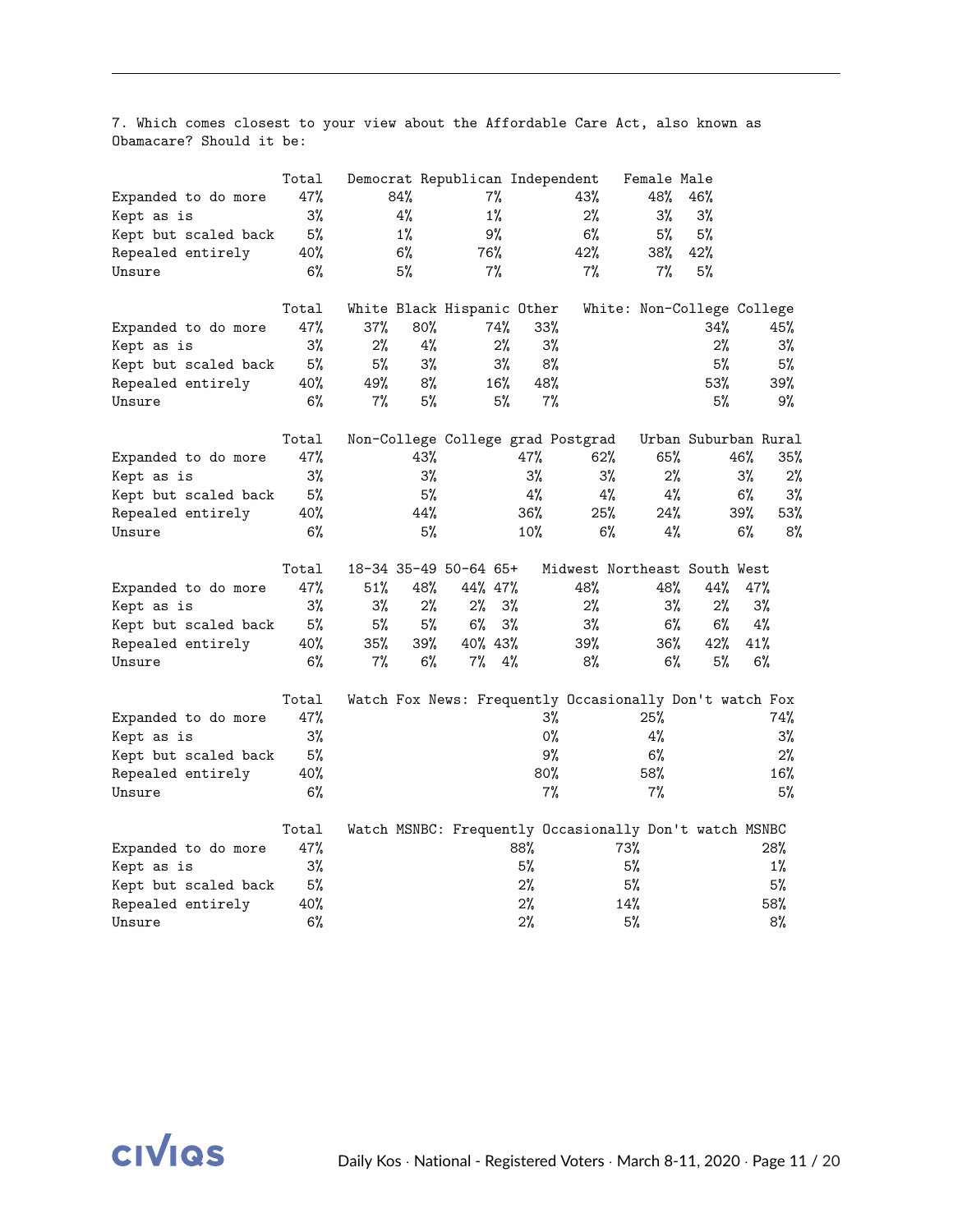|        | Total |        |     |                       |        |        | Democrat Republican Independent                         |        | Female Male |        |     |        |
|--------|-------|--------|-----|-----------------------|--------|--------|---------------------------------------------------------|--------|-------------|--------|-----|--------|
| Yes    | 70%   |        | 91% |                       | 49%    |        | 64%                                                     |        | 73% 66%     |        |     |        |
| No     | 20%   |        | 4%  |                       | 36%    |        | 22%                                                     |        | $15\%$      | 24%    |     |        |
| Unsure | 11%   |        | 5%  |                       | 15%    |        | 13%                                                     |        | 11%         | 10%    |     |        |
|        | Total |        |     |                       |        |        | White Black Hispanic Other White: Non-College College   |        |             |        |     |        |
| Yes    | 70%   | 63%    | 91% |                       | 88%    | 64%    |                                                         |        |             | 61%    |     | 68%    |
| No     | 20%   | 24%    | 5%  |                       | $10\%$ | 20%    |                                                         |        |             | 25%    |     | 22%    |
| Unsure | 11%   | 13%    | 4%  |                       | 3%     | 16%    |                                                         |        |             | 14%    |     | $10\%$ |
|        | Total |        |     |                       |        |        | Non-College College grad Postgrad Urban Suburban Rural  |        |             |        |     |        |
| Yes    | 70%   |        | 68% |                       |        | 70%    |                                                         | 79%    | 78%         |        | 71% | 55%    |
| No     | 20%   |        | 21% |                       |        | $20\%$ |                                                         | 15%    | 14%         |        | 19% | 28%    |
| Unsure | 11%   |        | 12% |                       |        | $10\%$ |                                                         | 6%     | 8%          |        | 9%  | 17%    |
|        | Total |        |     | 18-34 35-49 50-64 65+ |        |        | Midwest Northeast South West                            |        |             |        |     |        |
| Yes    | 70%   | 73%    | 71% | 68% 66%               |        |        | 72%                                                     |        | 70%         | 69%    |     | 69%    |
| No     | 20%   | $16\%$ |     | $20\%$ 21\% 22\%      |        |        | 18%                                                     |        | $17\%$      | 21%    |     | 21%    |
|        |       |        |     |                       |        |        |                                                         |        |             |        |     |        |
| Unsure | 11%   | 11%    |     | $9\%$ 11% 13%         |        |        | 10%                                                     |        | 13%         | $10\%$ |     | 10%    |
|        | Total |        |     |                       |        |        | Watch Fox News: Frequently Occasionally Don't watch Fox |        |             |        |     |        |
| Yes    | 70%   |        |     |                       |        | $52\%$ |                                                         |        | 56%         |        |     | 82%    |
| No     | 20%   |        |     |                       |        | 34%    |                                                         |        | 29%         |        |     | 10%    |
| Unsure | 11%   |        |     |                       |        | $14\%$ |                                                         |        | 14%         |        |     | 8%     |
|        | Total |        |     |                       |        |        | Watch MSNBC: Frequently Occasionally Don't watch MSNBC  |        |             |        |     |        |
| Yes    | 70%   |        |     |                       |        | 92%    |                                                         | 83%    |             |        |     | 59%    |
| No     | 20%   |        |     |                       |        | $2\%$  |                                                         | $10\%$ |             |        |     | 27%    |
| Unsure | 11%   |        |     |                       |        | $6\%$  |                                                         | 6%     |             |        |     | 13%    |

8. Should employers be required to offer paid sick leave to employees?

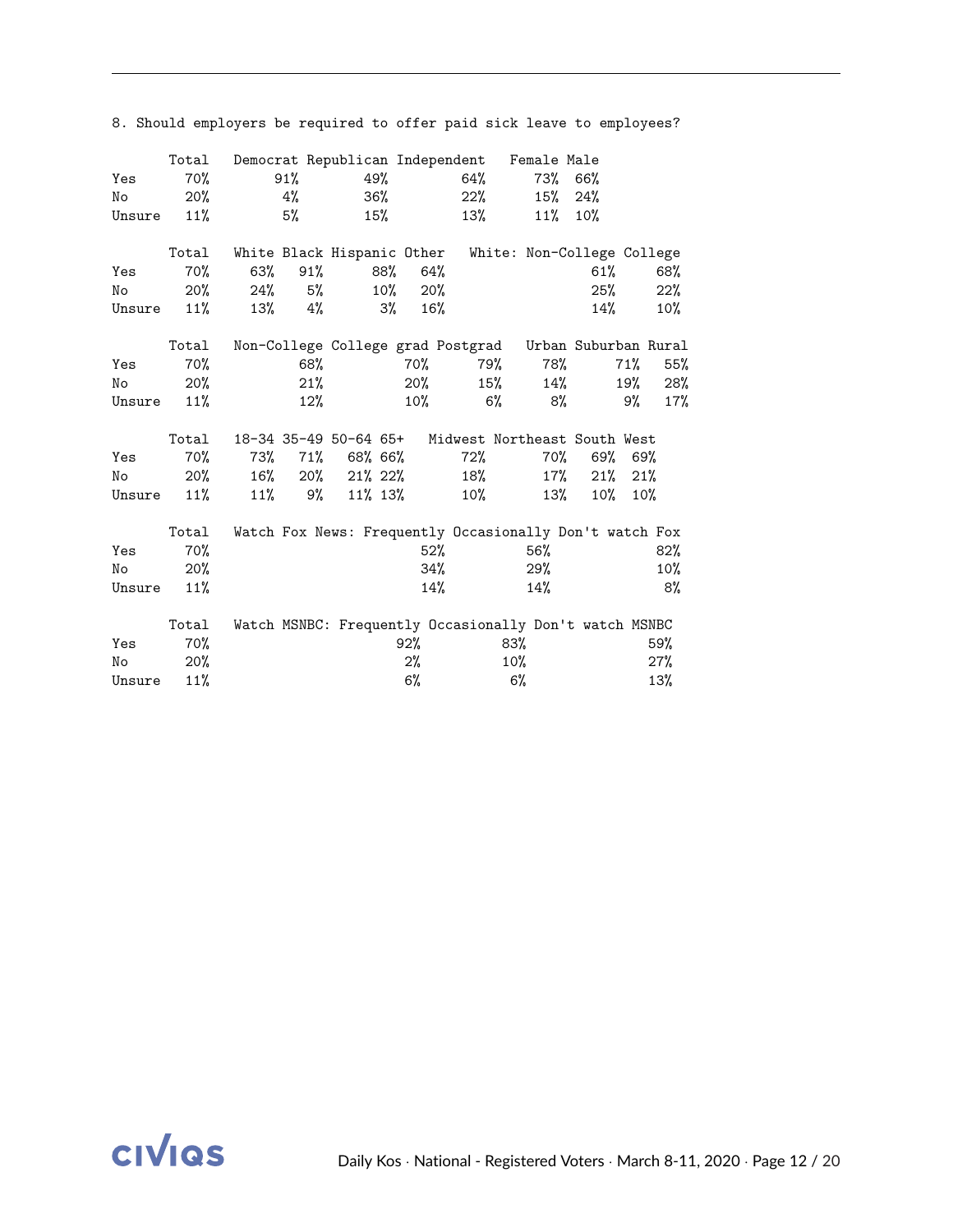| Yes    | Total<br>67% |                            | 87%    | 49%             |     |        | Democrat Republican Independent<br>62%                  | Female Male<br>70% 65% |        |     |     |
|--------|--------------|----------------------------|--------|-----------------|-----|--------|---------------------------------------------------------|------------------------|--------|-----|-----|
| No     | 22%          |                            | 5%     |                 | 39% |        | $24\%$                                                  | $17\%$                 | 26%    |     |     |
| Unsure | 11%          |                            | 8%     |                 | 12% |        | 14%                                                     | 13%                    | 9%     |     |     |
|        | Total        | White Black Hispanic Other |        |                 |     |        | White: Non-College College                              |                        |        |     |     |
| Yes    | 67%          | $61\%$                     | 86%    |                 | 86% | 61%    |                                                         |                        | 59%    |     | 66% |
| No     | 22%          | 26%                        | 6%     |                 | 9%  | 29%    |                                                         |                        | 27%    |     | 24% |
| Unsure | 11%          | 13%                        | 8%     |                 | 5%  | 11%    |                                                         |                        | 14%    |     | 10% |
|        | Total        |                            |        |                 |     |        | Non-College College grad Postgrad Urban Suburban Rural  |                        |        |     |     |
| Yes    | 67%          |                            | 65%    |                 |     | 69%    | 74%                                                     | 73%                    |        | 70% | 54% |
| No     | 22%          |                            | 22%    |                 |     | 21%    | 18%                                                     | 15%                    |        | 21% | 31% |
| Unsure | 11%          |                            | $12\%$ |                 |     | $10\%$ | 8%                                                      | $12\%$                 |        | 9%  | 15% |
|        | Total        |                            |        |                 |     |        | 18-34 35-49 50-64 65+ Midwest Northeast South West      |                        |        |     |     |
| Yes    | 67%          | 75%                        | 71%    | 63% 60%         |     |        | $67\%$                                                  | 69%                    | 64%    | 71% |     |
| No     | 22%          |                            |        | 15% 20% 25% 25% |     |        | 21%                                                     | $20\%$                 | 24%    | 21% |     |
| Unsure | 11%          | 9%                         | $10\%$ | 12% 15%         |     |        | 12%                                                     | 11%                    | $12\%$ |     | 9%  |
|        | Total        |                            |        |                 |     |        | Watch Fox News: Frequently Occasionally Don't watch Fox |                        |        |     |     |
| Yes    | 67%          |                            |        |                 |     | 48%    |                                                         | 59%                    |        |     | 79% |
| No     | 22%          |                            |        |                 |     | 38%    |                                                         | 29%                    |        |     | 12% |
| Unsure | 11%          |                            |        |                 |     | 13%    |                                                         | 13%                    |        |     | 9%  |
|        | Total        |                            |        |                 |     |        | Watch MSNBC: Frequently Occasionally Don't watch MSNBC  |                        |        |     |     |
| Yes    | 67%          |                            |        |                 |     | 88%    | 82%                                                     |                        |        |     | 57% |
| No     | 22%          |                            |        |                 |     | 4%     | 11%                                                     |                        |        |     | 30% |
| Unsure | 11%          |                            |        |                 |     | 8%     |                                                         | $7\%$                  |        |     | 13% |

9. Should employers be required to offer paid maternity and paternity leave to employees with a new child?

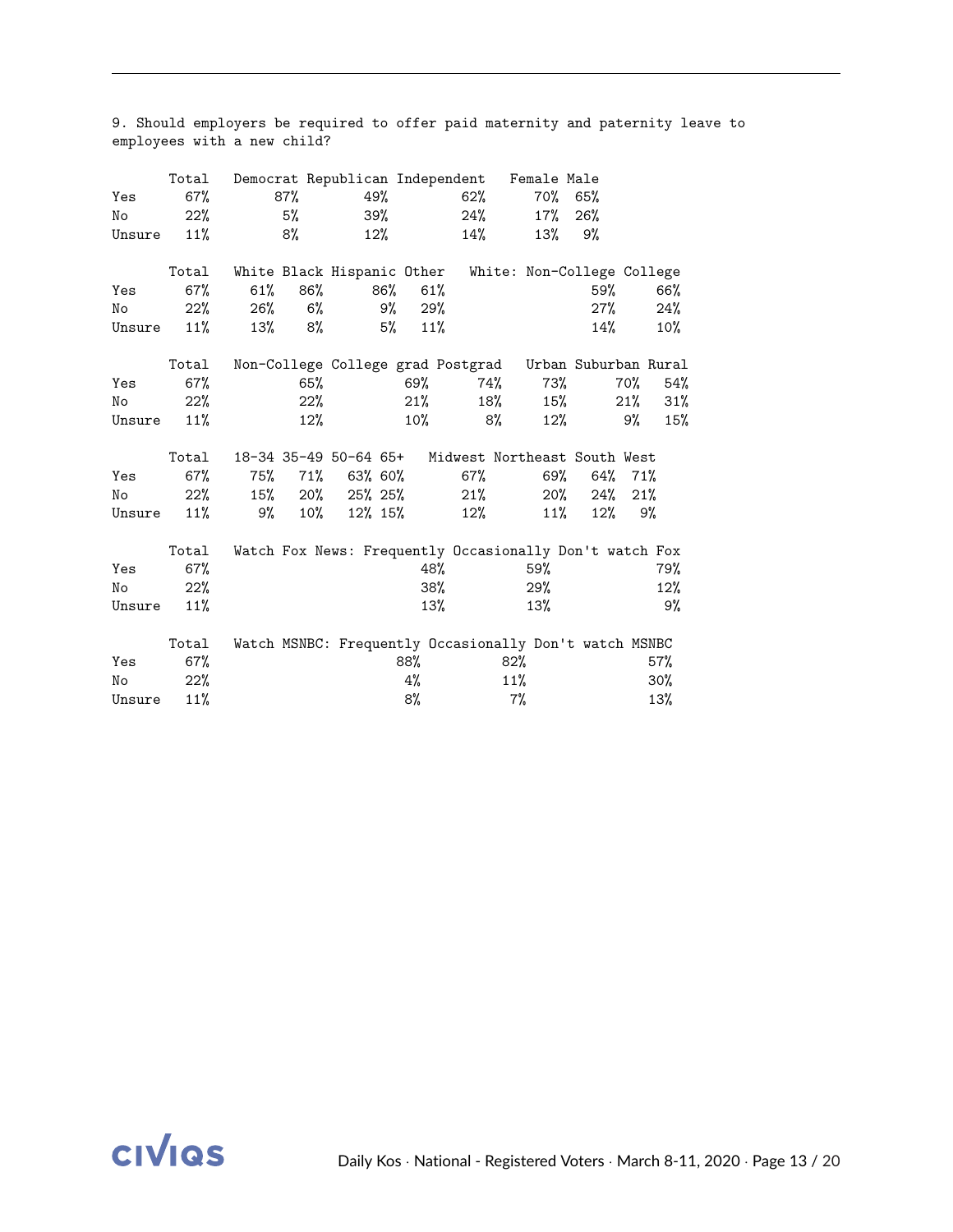10. Have you been personally affected by the coronavirus? [I or someone I know has coronavirus/I don't know anyone with coronavirus, but the outbreak has forced me to change plans/It hasn't affected me personally, but I've started taking precautions or changed some of my day-to-day habits/It hasn't affected me personally in any way]

|                                   | Total  |       |       | Democrat Republican Independent |             |                                                         | Female Male                |                      |       |       |
|-----------------------------------|--------|-------|-------|---------------------------------|-------------|---------------------------------------------------------|----------------------------|----------------------|-------|-------|
| I/Someone I know has coronavirus  | $1\%$  |       | $1\%$ | 0%                              |             | 1%                                                      | $1\%$                      | 0%                   |       |       |
| Forced me to change plans         | 10%    | 14%   |       | 8%                              |             | 9%                                                      | 11%                        | 9%                   |       |       |
| Taking precautions/Changed habits | 36%    | 46%   |       | 23%                             |             | 36%                                                     | 39%                        | 32%                  |       |       |
| Hasn't affected me in any way     | 52%    | 38%   |       | 68%                             |             | 52%                                                     | 48%                        | 56%                  |       |       |
| Unsure                            | 2%     |       | 2%    | $1\%$                           |             | 2%                                                      | $1\%$                      | 2%                   |       |       |
|                                   | Total  |       |       | White Black Hispanic Other      |             |                                                         | White: Non-College College |                      |       |       |
| I/Someone I know has coronavirus  | $1\%$  | $1\%$ | $1\%$ |                                 | 0%<br>0%    |                                                         |                            | $1\%$                |       | $1\%$ |
| Forced me to change plans         | 10%    | 10%   | 14%   | 12%                             | 6%          |                                                         |                            | 8%                   |       | 13%   |
| Taking precautions/Changed habits | 36%    | 33%   | 41%   | 47%                             | 43%         |                                                         |                            | 32%                  |       | 35%   |
| Hasn't affected me in any way     | 52%    | 55%   | 42%   | 39%                             | 50%         |                                                         |                            | 58%                  |       | 50%   |
| Unsure                            | 2%     | 2%    | 2%    |                                 | 2%<br>$0\%$ |                                                         |                            | 2%                   |       | $1\%$ |
|                                   | Total  |       |       |                                 |             | Non-College College grad Postgrad                       |                            | Urban Suburban Rural |       |       |
| I/Someone I know has coronavirus  | $1\%$  |       | 0%    |                                 | $1\%$       | $1\%$                                                   | 0%                         |                      | 1%    | 0%    |
| Forced me to change plans         | 10%    |       | 9%    |                                 | 11%         | 19%                                                     | 12%                        |                      | 12%   | 7%    |
| Taking precautions/Changed habits | $36\%$ |       | 35%   |                                 | 38%         | 34%                                                     | 42%                        |                      | 38%   | 31%   |
| Hasn't affected me in any way     | 52%    |       | 54%   |                                 | 48%         | 45%                                                     | 43%                        |                      | 49%   | 61%   |
| Unsure                            | 2%     |       | $1\%$ |                                 | 2%          | $1\%$                                                   | $2\%$                      |                      | $1\%$ | 2%    |
|                                   | Total  |       |       | 18-34 35-49 50-64 65+           |             | Midwest Northeast South West                            |                            |                      |       |       |
| I/Someone I know has coronavirus  | $1\%$  | $1\%$ | $1\%$ | $0\%$                           | 0%          | $1\%$                                                   | $0\%$                      | $1\%$                | 1%    |       |
| Forced me to change plans         | 10%    | 10%   | 13%   | 11%                             | 8%          | 7%                                                      | 10%                        | 11%                  | 14%   |       |
| Taking precautions/Changed habits | 36%    | 36%   | 27%   | 34% 49%                         |             | 33%                                                     | 46%                        | 33%                  | 35%   |       |
| Hasn't affected me in any way     | 52%    | 51%   | 57%   | 53% 42%                         |             | 59%                                                     | 43%                        | 54%                  | 48%   |       |
| Unsure                            | 2%     | $1\%$ | $2\%$ | $2\%$                           | $1\%$       | $1\%$                                                   | $1\%$                      | 2%                   | 2%    |       |
|                                   | Total  |       |       |                                 |             | Watch Fox News: Frequently Occasionally Don't watch Fox |                            |                      |       |       |
| I/Someone I know has coronavirus  | 1%     |       |       |                                 | $1\%$       |                                                         | 0%                         |                      |       | $1\%$ |
| Forced me to change plans         | 10%    |       |       |                                 | 6%          |                                                         | 10%                        |                      |       | 12%   |
| Taking precautions/Changed habits | 36%    |       |       |                                 | 28%         |                                                         | 30%                        |                      |       | 42%   |
| Hasn't affected me in any way     | 52%    |       |       |                                 | 65%         |                                                         | 59%                        |                      |       | 43%   |
| Unsure                            | 2%     |       |       |                                 | 1%          |                                                         | 1%                         |                      |       | 2%    |
|                                   | Total  |       |       |                                 |             | Watch MSNBC: Frequently Occasionally Don't watch MSNBC  |                            |                      |       |       |
| I/Someone I know has coronavirus  | $1\%$  |       |       |                                 | $1\%$       |                                                         | $1\%$                      |                      |       | $1\%$ |
| Forced me to change plans         | 10%    |       |       |                                 | 17%         |                                                         | 16%                        |                      |       | $7\%$ |
| Taking precautions/Changed habits | 36%    |       |       |                                 | 50%         |                                                         | 42%                        |                      |       | 30%   |
| Hasn't affected me in any way     | 52%    |       |       |                                 | 31%         |                                                         | 39%                        |                      |       | 61%   |
| Unsure                            | 2%     |       |       |                                 | 2%          |                                                         | 2%                         |                      |       | $1\%$ |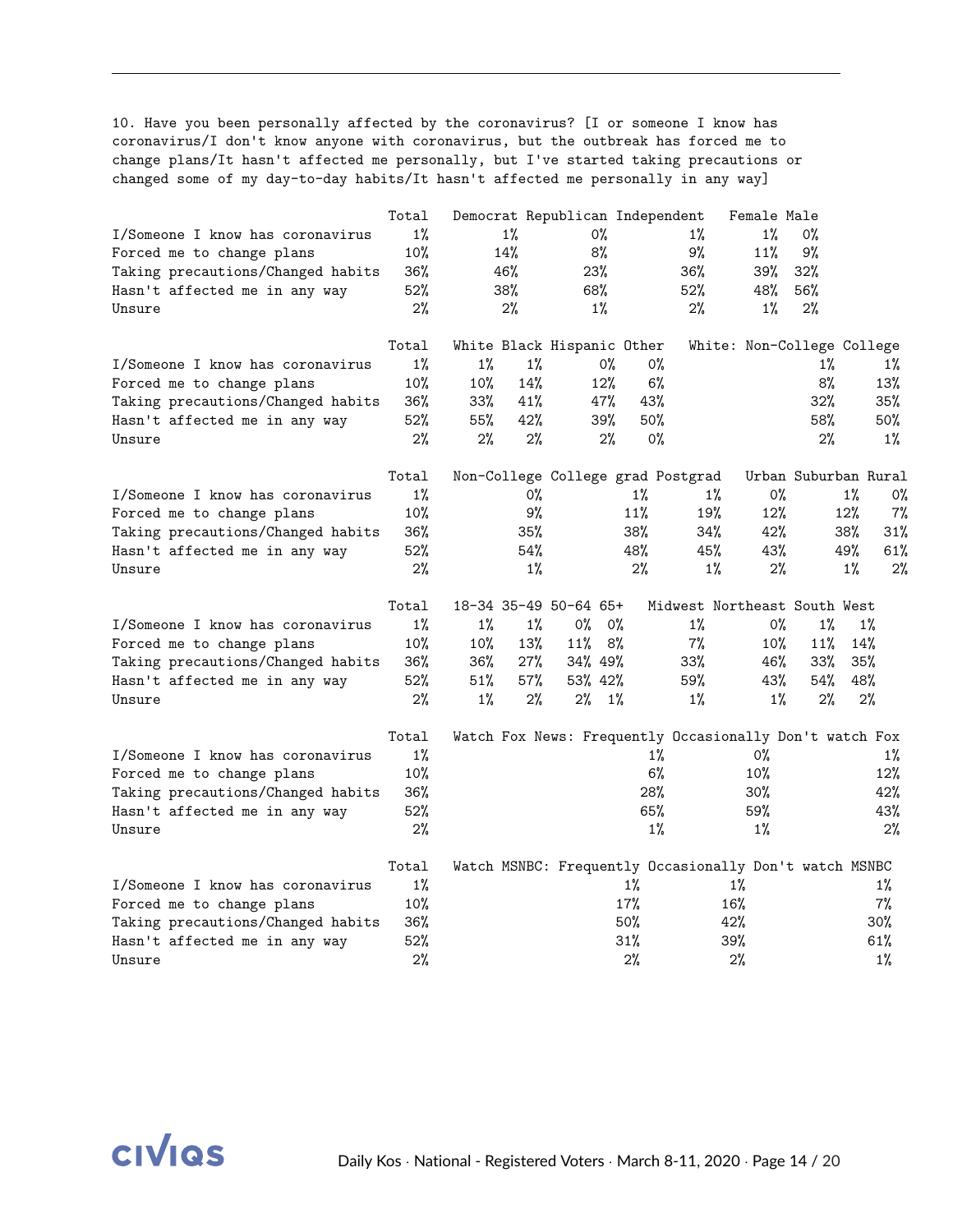11. How satisfied are you with the U.S. government's current response to the coronavirus outbreak?

|                      | Total  |     |     | Democrat Republican Independent   |        |       | Female Male                                             |                      |          |
|----------------------|--------|-----|-----|-----------------------------------|--------|-------|---------------------------------------------------------|----------------------|----------|
| Completely satisfied | 29%    |     | 4%  | 61%                               |        | 28%   | 28%                                                     | 30%                  |          |
| Mostly satisfied     | 17%    |     | 7%  | 27%                               |        | 17%   | 15%                                                     | 17%                  |          |
| Not very satisfied   | 16%    |     | 25% | 4%                                |        | 17%   | 17%                                                     | 15%                  |          |
| Not satisfied at all | 33%    |     | 60% | $3\%$                             |        | 32%   | 34%                                                     | 33%                  |          |
| Unsure               | 5%     |     | 4%  | 5%                                |        | 6%    | 6%                                                      | 4%                   |          |
|                      | Total  |     |     | White Black Hispanic Other        |        |       | White: Non-College College                              |                      |          |
| Completely satisfied | 29%    | 37% | 5%  |                                   | 9%     | 31%   |                                                         | 40%                  | 31%      |
| Mostly satisfied     | 17%    | 19% | 8%  | 12%                               |        | 15%   |                                                         | 18%                  | 20%      |
| Not very satisfied   | 16%    | 13% | 20% | 30%                               |        | 7%    |                                                         | 13%                  | 15%      |
| Not satisfied at all | 33%    | 26% | 61% | 45%                               |        | 40%   |                                                         | 24%                  | 31%      |
| Unsure               | 5%     | 5%  | 6%  |                                   | 4%     | $7\%$ |                                                         | 6%                   | $3\%$    |
|                      | Total  |     |     | Non-College College grad Postgrad |        |       |                                                         | Urban Suburban Rural |          |
| Completely satisfied | 29%    |     | 32% |                                   | 26%    | 22%   | 18%                                                     | 29%                  | 41%      |
| Mostly satisfied     | 17%    |     | 16% |                                   | 19%    | 15%   | 13%                                                     | 17%                  | 16%      |
| Not very satisfied   | 16%    |     | 15% |                                   | 16%    | 19%   | 18%                                                     | 16%                  | 13%      |
| Not satisfied at all | $33\%$ |     | 31% |                                   | $36\%$ | 41%   | 46%                                                     | 34%                  | 24%      |
| Unsure               | 5%     |     | 5%  |                                   | 4%     |       | 3%<br>4%                                                |                      | 4%<br>6% |
|                      | Total  |     |     | 18-34 35-49 50-64 65+             |        |       | Midwest Northeast South West                            |                      |          |
| Completely satisfied | 29%    | 20% | 27% | 33% 34%                           |        | 27%   | 27%                                                     | 32%                  | $30\%$   |
| Mostly satisfied     | 17%    | 17% | 15% | 17% 15%                           |        | 19%   | 18%                                                     | 15%                  | 16%      |
| Not very satisfied   | $16\%$ | 22% | 18% | 13% 12%                           |        | 12%   | 19%                                                     | 17%                  | $16\%$   |
| Not satisfied at all | 33%    | 33% | 35% | 33% 34%                           |        | 35%   | $33\%$                                                  | 31%                  | 34%      |
| Unsure               | 5%     | 7%  | 5%  | 4%                                | 4%     | 6%    | $3\%$                                                   | 5%                   | 5%       |
|                      | Total  |     |     |                                   |        |       | Watch Fox News: Frequently Occasionally Don't watch Fox |                      |          |
| Completely satisfied | 29%    |     |     |                                   |        | 69%   | 38%                                                     |                      | 9%       |
| Mostly satisfied     | 17%    |     |     |                                   |        | 24%   | 27%                                                     |                      | 9%       |
| Not very satisfied   | 16%    |     |     |                                   |        | 2%    | $10\%$                                                  |                      | 24%      |
| Not satisfied at all | 33%    |     |     |                                   |        | $1\%$ | 20%                                                     |                      | 52%      |
| Unsure               | 5%     |     |     |                                   |        | 3%    | 5%                                                      |                      | 6%       |
|                      | Total  |     |     |                                   |        |       | Watch MSNBC: Frequently Occasionally Don't watch MSNBC  |                      |          |
| Completely satisfied | 29%    |     |     |                                   | $1\%$  |       | 10%                                                     |                      | 43%      |
| Mostly satisfied     | 17%    |     |     |                                   | 5%     |       | 9%                                                      |                      | 22%      |
| Not very satisfied   | 16%    |     |     |                                   | 18%    |       | 23%                                                     |                      | 13%      |
| Not satisfied at all | 33%    |     |     |                                   | 73%    |       | 53%                                                     |                      | 17%      |
| Unsure               | 5%     |     |     |                                   | 2%     |       | 5%                                                      |                      | 6%       |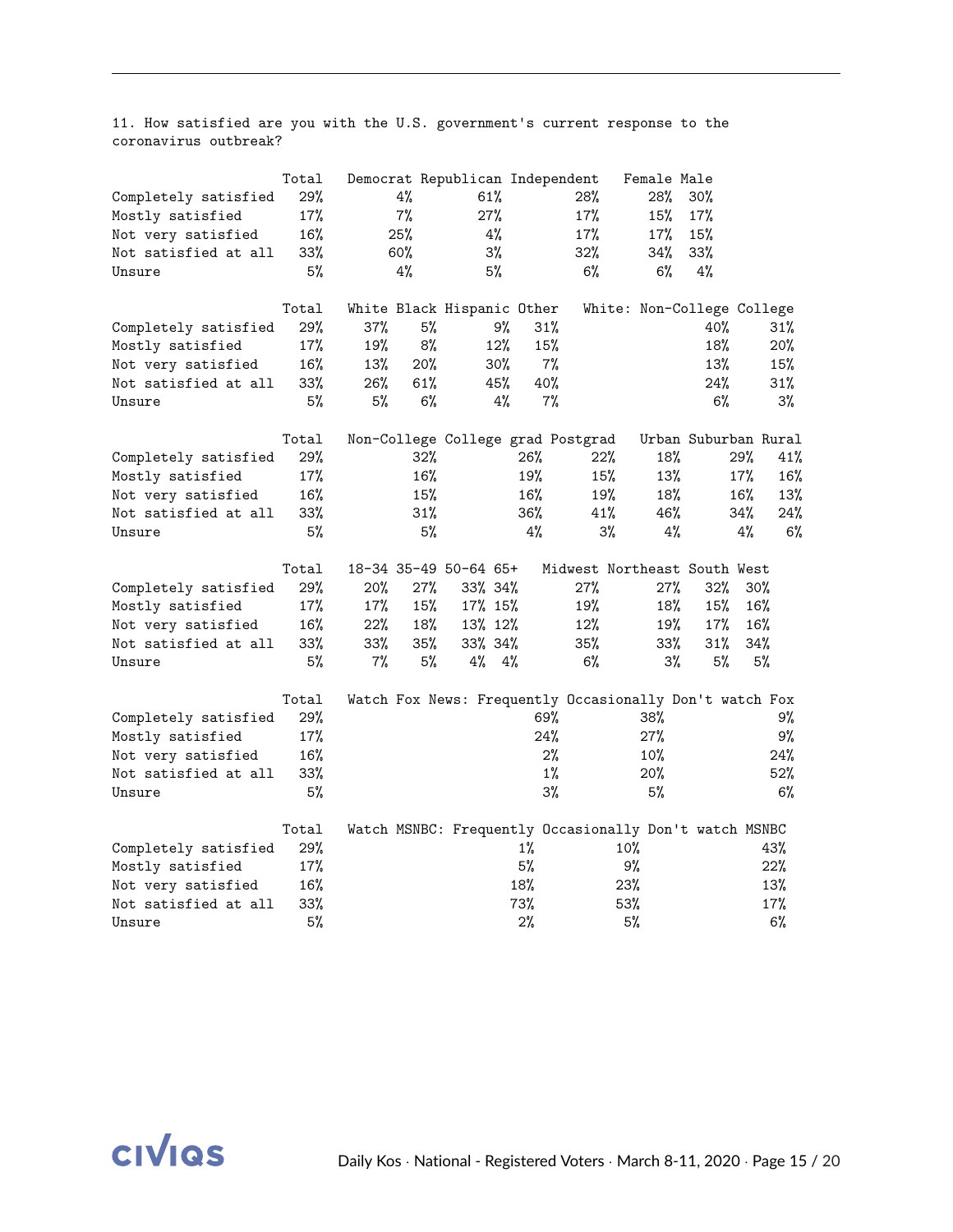12. How likely do you think it is that there will be a coronavirus outbreak in your local area?

|                                   | Total | Democrat Republican Independent                         |       |             |       |                              | Female Male                |                      |     |       |
|-----------------------------------|-------|---------------------------------------------------------|-------|-------------|-------|------------------------------|----------------------------|----------------------|-----|-------|
| Already reported in my local area | 18%   | 23%                                                     |       | 9%          |       | 20%                          | 19%                        | 17%                  |     |       |
| Very likely                       | 26%   | 36%                                                     |       | 14%         |       | 27%                          | 28%                        | 24%                  |     |       |
| Moderately likely                 | 19%   | 19%                                                     |       | 19%         |       | 19%                          | 20%                        | 19%                  |     |       |
| A little likely                   | 17%   | 12%                                                     |       | 25%         |       | 16%                          | 16%                        | 19%                  |     |       |
| Not likely at all                 | 15%   | 6%                                                      |       | 27%         |       | 12%                          | 13%                        | 17%                  |     |       |
| Unsure                            | 5%    | 4%                                                      |       | 6%          |       | 5%                           | 5%                         | 5%                   |     |       |
|                                   | Total | White Black Hispanic Other                              |       |             |       |                              | White: Non-College College |                      |     |       |
| Already reported in my local area | 18%   | 16%                                                     | 19%   | 21%         | 35%   |                              |                            | 15%                  |     | 18%   |
| Very likely                       | 26%   | 24%                                                     | 34%   | 32%         | 21%   |                              |                            | 23%                  |     | 26%   |
| Moderately likely                 | 19%   | 19%                                                     | 20%   | 17%         | 18%   |                              |                            | 19%                  |     | 21%   |
| A little likely                   | 17%   | 19%                                                     | 14%   | 17%         | $7\%$ |                              |                            | 21%                  |     | 16%   |
| Not likely at all                 | 15%   | 17%                                                     | 6%    | 8%          | 12%   |                              |                            | 17%                  |     | 16%   |
| Unsure                            | 5%    | 4%                                                      | $7\%$ | 4%          | 7%    |                              |                            | 5%                   |     | $4\%$ |
|                                   | Total | Non-College College grad Postgrad                       |       |             |       |                              |                            | Urban Suburban Rural |     |       |
| Already reported in my local area | 18%   |                                                         | 17%   |             | 19%   | 22%                          | 26%                        |                      | 19% | 7%    |
| Very likely                       | 26%   |                                                         | 26%   |             | 26%   | 28%                          | 25%                        |                      | 26% | 27%   |
| Moderately likely                 | 19%   |                                                         | 18%   |             | 22%   | 21%                          | 15%                        |                      | 23% | 15%   |
| A little likely                   | 17%   |                                                         | 19%   |             | 15%   | 15%                          | 18%                        |                      | 16% | 21%   |
| Not likely at all                 | 15%   |                                                         | 15%   |             | 13%   | 11%                          | 10%                        |                      | 12% | 25%   |
| Unsure                            | 5%    |                                                         | 5%    |             | $4\%$ | $3\%$                        | 5%                         |                      | 4%  | 5%    |
|                                   | Total | 18-34 35-49 50-64 65+                                   |       |             |       | Midwest Northeast South West |                            |                      |     |       |
| Already reported in my local area | 18%   | 30%                                                     | 20%   | 11% 11%     |       | 11%                          | 18%                        | 17%                  | 26% |       |
| Very likely                       | 26%   | 23%                                                     | 29%   | 27% 27%     |       | 25%                          | 33%                        | 25%                  | 24% |       |
| Moderately likely                 | 19%   | 18%                                                     | 16%   | 20% 23%     |       | 21%                          | $20\%$                     | 19%                  | 17% |       |
| A little likely                   | 17%   | 12%                                                     | 16%   | 21% 19%     |       | 19%                          | 15%                        | 19%                  | 17% |       |
| Not likely at all                 | 15%   | 12%                                                     | 16%   | 15% 14%     |       | 20%                          | $10\%$                     | 15%                  | 12% |       |
| Unsure                            | 5%    | 4%                                                      | 3%    | $6\%$ $6\%$ |       | $4\%$                        | 4%                         | $6\%$                | 4%  |       |
|                                   | Total | Watch Fox News: Frequently Occasionally Don't watch Fox |       |             |       |                              |                            |                      |     |       |
| Already reported in my local area | 18%   |                                                         |       |             | 6%    |                              | 19%                        |                      |     | 22%   |
| Very likely                       | 26%   |                                                         |       |             | 15%   |                              | 22%                        |                      |     | 32%   |
| Moderately likely                 | 19%   |                                                         |       |             | 20%   |                              | 18%                        |                      |     | 19%   |
| A little likely                   | 17%   |                                                         |       |             | 28%   |                              | 17%                        |                      |     | 13%   |
| Not likely at all                 | 15%   |                                                         |       |             | 23%   |                              | 21%                        |                      |     | 8%    |
| Unsure                            | 5%    |                                                         |       |             | 7%    |                              | $2\%$                      |                      |     | 5%    |
|                                   | Total | Watch MSNBC: Frequently Occasionally Don't watch MSNBC  |       |             |       |                              |                            |                      |     |       |
| Already reported in my local area | 18%   |                                                         |       |             | 28%   |                              | 20%                        |                      |     | 15%   |
| Very likely                       | 26%   |                                                         |       |             | 37%   |                              | 35%                        |                      |     | 21%   |
| Moderately likely                 | 19%   |                                                         |       |             | 19%   |                              | 19%                        |                      |     | 19%   |
| A little likely                   | 17%   |                                                         |       |             | 12%   |                              | 15%                        |                      |     | 19%   |
| Not likely at all                 | 15%   |                                                         |       |             | 0%    |                              | 8%                         |                      |     | 20%   |
| Unsure                            | 5%    |                                                         |       |             | 3%    |                              | $2\%$                      |                      |     | 6%    |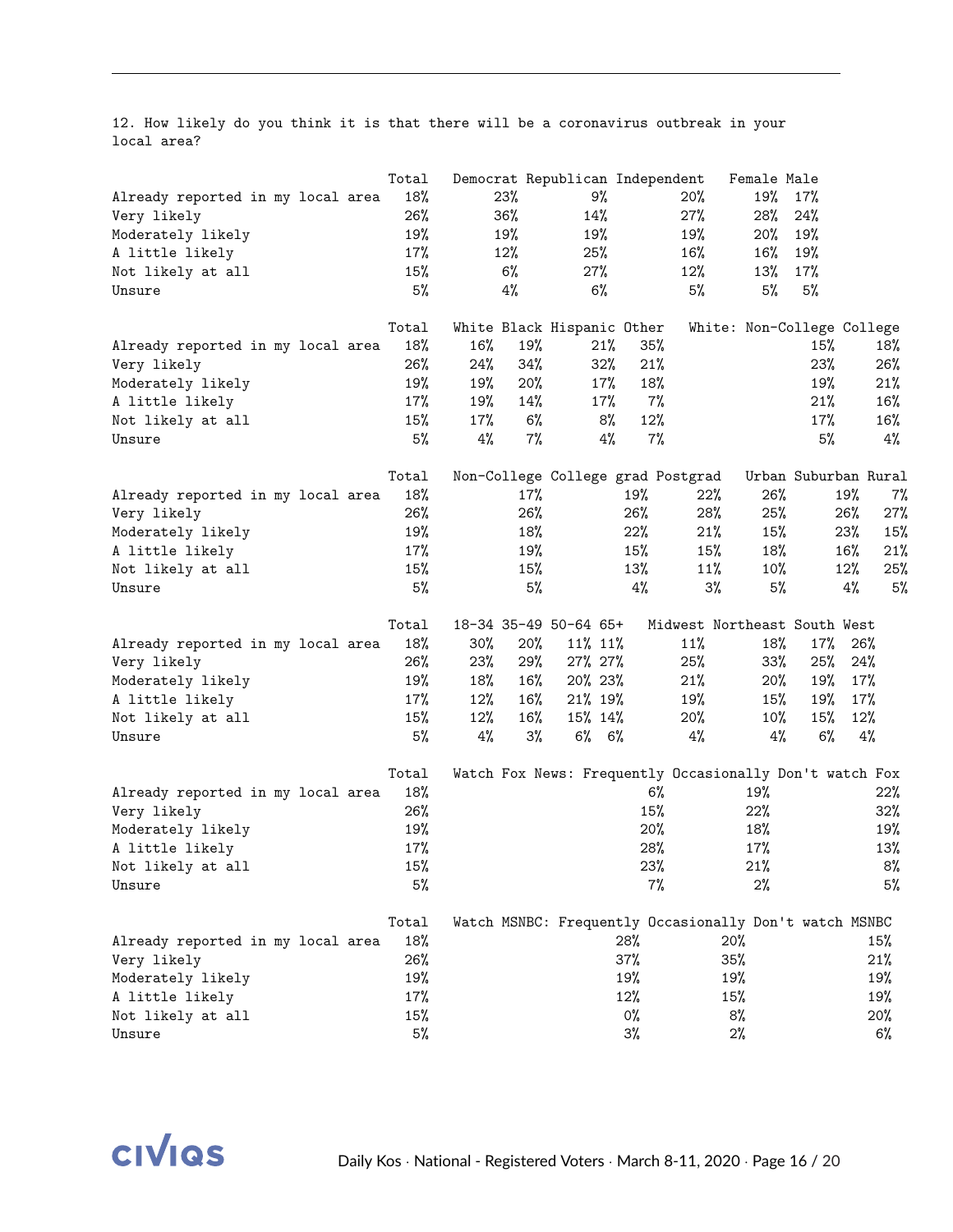|                      | Total |       |       | Democrat Republican Independent |       |       |                                                         | Female Male |                            |        |       |
|----------------------|-------|-------|-------|---------------------------------|-------|-------|---------------------------------------------------------|-------------|----------------------------|--------|-------|
| Extremely concerned  | 20%   |       | 33%   |                                 | $7\%$ |       | 17%                                                     | 22%         | 17%                        |        |       |
| Moderately concerned | 28%   |       | 34%   | 19%                             |       |       | 30%                                                     | 29%         | 27%                        |        |       |
| A little concerned   | 28%   | 24%   |       | 35%                             |       |       | 26%                                                     | 28%         | 29%                        |        |       |
| Not concerned at all | 24%   |       | 8%    | 39%                             |       |       | 27%                                                     | 21%         | 26%                        |        |       |
| Unsure               | $1\%$ |       | $1\%$ |                                 | $1\%$ |       | $1\%$                                                   | $1\%$       | $1\%$                      |        |       |
|                      |       |       |       |                                 |       |       |                                                         |             |                            |        |       |
|                      | Total |       |       | White Black Hispanic Other      |       |       |                                                         |             | White: Non-College College |        |       |
| Extremely concerned  | 20%   | 15%   | 38%   |                                 | 31%   | 13%   |                                                         |             | 16%                        |        | 13%   |
| Moderately concerned | 28%   | 27%   | 27%   |                                 | 37%   | 21%   |                                                         |             | 25%                        |        | 30%   |
| A little concerned   | 28%   | 31%   | 22%   |                                 | 14%   | 32%   |                                                         |             | 31%                        |        | 30%   |
| Not concerned at all | 24%   | 26%   | 10%   |                                 | 18%   | 34%   |                                                         |             | 26%                        |        | 26%   |
| Unsure               | $1\%$ | $1\%$ | $3\%$ |                                 | 1%    | $0\%$ |                                                         |             | $1\%$                      |        | 0%    |
|                      | Total |       |       |                                 |       |       | Non-College College grad Postgrad                       |             | Urban Suburban Rural       |        |       |
| Extremely concerned  | 20%   |       | 20%   |                                 |       | 18%   | $20\%$                                                  | 29%         |                            | 18%    | 15%   |
| Moderately concerned | 28%   |       | 27%   |                                 |       | 32%   | 27%                                                     | 23%         |                            | $31\%$ | 25%   |
| A little concerned   | 28%   |       | 28%   |                                 |       | 27%   | 30%                                                     | 27%         |                            | $28\%$ | 26%   |
| Not concerned at all | 24%   |       | 24%   |                                 |       | 21%   | 23%                                                     | 19%         |                            | 21%    | 33%   |
| Unsure               | $1\%$ |       | $1\%$ |                                 |       | 2%    | 0%                                                      | 2%          |                            | 0%     | 0%    |
|                      |       |       |       |                                 |       |       |                                                         |             |                            |        |       |
|                      | Total |       |       | 18-34 35-49 50-64 65+           |       |       | Midwest Northeast South West                            |             |                            |        |       |
| Extremely concerned  | 20%   | 17%   | 19%   | 18% 25%                         |       |       | 19%                                                     | 21%         | 18%                        | 22%    |       |
| Moderately concerned | 28%   | 26%   | 28%   | 29% 32%                         |       |       | 24%                                                     | 34%         | 29%                        | 26%    |       |
| A little concerned   | 28%   | 32%   | 26%   | 27% 26%                         |       |       | 26%                                                     | 28%         | 29%                        | 29%    |       |
| Not concerned at all | 24%   | 25%   | 26%   | 24% 17%                         |       |       | 30%                                                     | 17%         | 23%                        | 23%    |       |
| Unsure               | $1\%$ | $1\%$ | $1\%$ | $1\%$                           | 0%    |       | $1\%$                                                   | $0\%$       | $1\%$                      |        | $1\%$ |
|                      | Total |       |       |                                 |       |       | Watch Fox News: Frequently Occasionally Don't watch Fox |             |                            |        |       |
| Extremely concerned  | 20%   |       |       |                                 |       | 9%    |                                                         | 13%         |                            |        | 27%   |
| Moderately concerned | 28%   |       |       |                                 |       | 20%   |                                                         | 24%         |                            |        | 33%   |
| A little concerned   | 28%   |       |       |                                 |       | 38%   |                                                         | 27%         |                            |        | 24%   |
| Not concerned at all | 24%   |       |       |                                 |       | 32%   |                                                         | 35%         |                            |        | 15%   |
| Unsure               | $1\%$ |       |       |                                 |       | $1\%$ |                                                         | $1\%$       |                            |        | $1\%$ |
|                      |       |       |       |                                 |       |       |                                                         |             |                            |        |       |
|                      | Total |       |       |                                 |       |       | Watch MSNBC: Frequently Occasionally Don't watch MSNBC  |             |                            |        |       |
| Extremely concerned  | 20%   |       |       |                                 |       | 48%   |                                                         | 26%         |                            |        | 11%   |
| Moderately concerned | 28%   |       |       |                                 |       | 33%   |                                                         | 37%         |                            |        | 23%   |
| A little concerned   | 28%   |       |       |                                 |       | 15%   |                                                         | 24%         |                            |        | 32%   |
| Not concerned at all | 24%   |       |       |                                 |       | 3%    |                                                         | 12%         |                            |        | 32%   |
| Unsure               | $1\%$ |       |       |                                 |       | $1\%$ |                                                         | $0\%$       |                            |        | $1\%$ |

13. How concerned are you about a coronavirus outbreak in your local area?

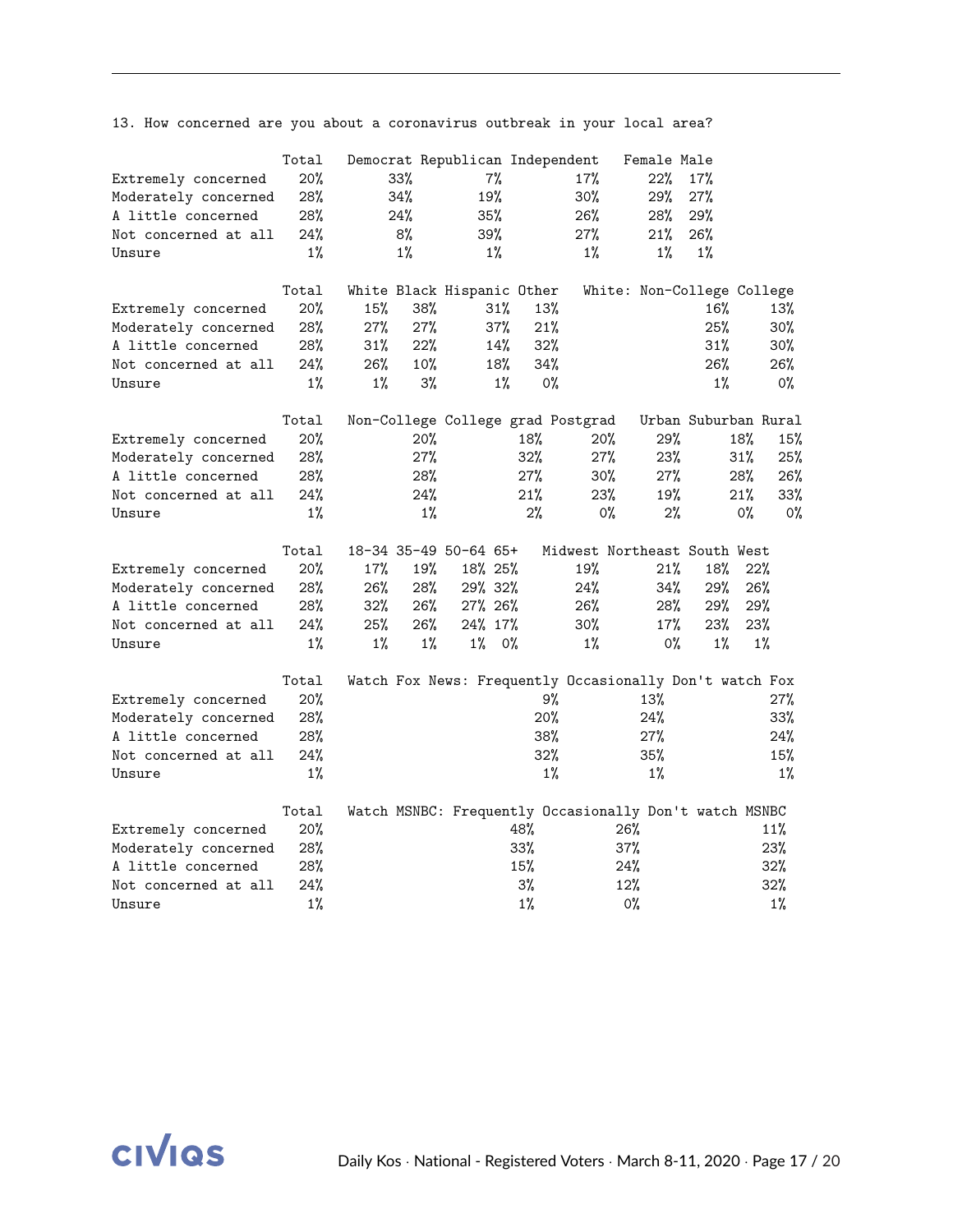14. Do you watch MSNBC?

|                          | Total  |     |        |                            |     |       | Democrat Republican Independent Female Male             |        |                            |     |       |
|--------------------------|--------|-----|--------|----------------------------|-----|-------|---------------------------------------------------------|--------|----------------------------|-----|-------|
| Yes, frequently          | 15%    |     | 32%    |                            | 2%  |       | $7\%$                                                   | 15%    | 15%                        |     |       |
| Yes, occasionally        | 22%    |     | 31%    |                            | 9%  |       | 25%                                                     | 23%    | 22%                        |     |       |
| I do not watch MSNBC 63% |        |     | 37%    |                            | 88% |       | 68%                                                     | 62%    | 63%                        |     |       |
|                          | Total  |     |        | White Black Hispanic Other |     |       |                                                         |        | White: Non-College College |     |       |
| Yes, frequently          | 15%    | 9%  | 38%    |                            | 24% | 12%   |                                                         |        | 9%                         |     | 9%    |
| Yes, occasionally        | $22\%$ | 19% | $32\%$ |                            | 35% | 23%   |                                                         |        | 18%                        |     | 20%   |
| I do not watch MSNBC 63% |        | 72% | 29%    |                            | 41% | 65%   |                                                         |        | 73%                        |     | 71%   |
|                          | Total  |     |        |                            |     |       | Non-College College grad Postgrad                       |        | Urban Suburban Rural       |     |       |
| Yes, frequently          | 15%    |     | 14%    |                            |     | 14%   | $17\%$                                                  | 22%    |                            | 15% | 9%    |
| Yes, occasionally        | $22\%$ |     | 22%    |                            |     | 23%   | $23\%$                                                  | 24%    |                            | 23% | 19%   |
| I do not watch MSNBC 63% |        |     | 64%    |                            |     | 62%   | $60\%$                                                  |        | 54%                        | 62% | 72%   |
|                          | Total  |     |        | 18-34 35-49 50-64 65+      |     |       | Midwest Northeast South West                            |        |                            |     |       |
| Yes, frequently          | 15%    | 6%  | 13%    | 17% 25%                    |     |       | 14%                                                     | 18%    | 12%                        | 17% |       |
| Yes, occasionally        | $22\%$ | 24% | 25%    | 24% 16%                    |     |       | 24%                                                     | 21%    | 23%                        | 22% |       |
| I do not watch MSNBC 63% |        | 70% | 61%    | 59% 58%                    |     |       | 63%                                                     | $61\%$ | 65%                        | 62% |       |
|                          | Total  |     |        |                            |     |       | Watch Fox News: Frequently Occasionally Don't watch Fox |        |                            |     |       |
| Yes, frequently          | 15%    |     |        |                            |     | 3%    |                                                         | 10%    |                            |     | 22%   |
| Yes, occasionally        | 22%    |     |        |                            |     | 7%    |                                                         | $27\%$ |                            |     | 27%   |
| I do not watch MSNBC     | 63%    |     |        |                            |     | 90%   |                                                         | 63%    |                            |     | 52%   |
|                          | Total  |     |        |                            |     |       | Watch MSNBC: Frequently Occasionally Don't watch MSNBC  |        |                            |     |       |
| Yes, frequently          | 15%    |     |        |                            |     | 100%  |                                                         | 0%     |                            |     | 0%    |
| Yes, occasionally        | 22%    |     |        |                            |     | 0%    |                                                         | 100%   |                            |     | $0\%$ |
| I do not watch MSNBC     | 63%    |     |        |                            |     | $0\%$ |                                                         | 0%     |                            |     | 100%  |

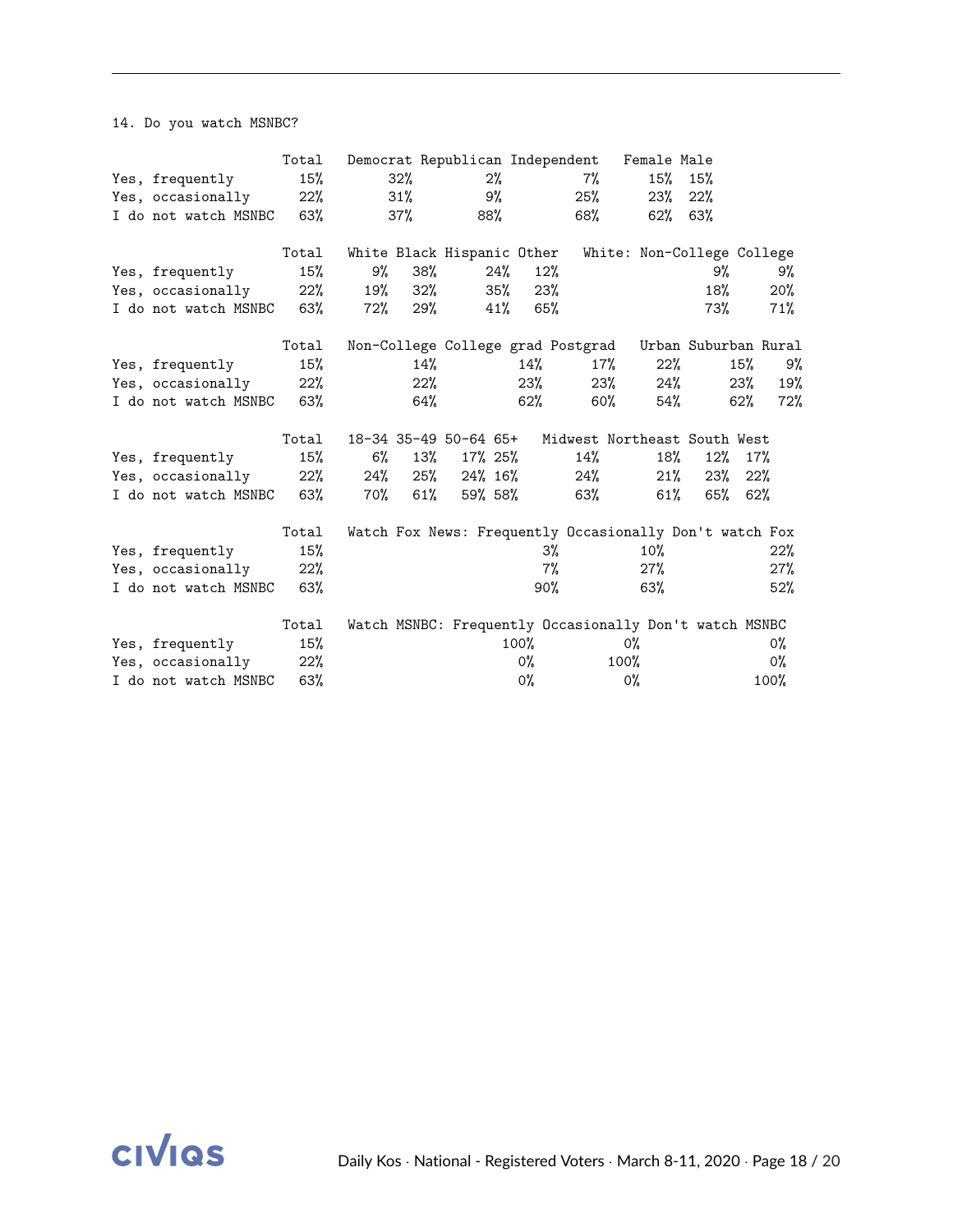15. Do you watch Fox News?

|                         | Total |     |        | Democrat Republican Independent |     |      |                                                         | Female Male                |                      |     |      |
|-------------------------|-------|-----|--------|---------------------------------|-----|------|---------------------------------------------------------|----------------------------|----------------------|-----|------|
| Yes, frequently         | 22%   |     | 3%     |                                 | 53% |      | 15%                                                     | 23%                        | 22%                  |     |      |
| Yes, occasionally       | 24%   |     | 13%    |                                 | 28% |      | 31%                                                     | 21%                        | 26%                  |     |      |
| I do not watch Fox News | 54%   |     | 83%    |                                 | 19% |      | 55%                                                     | 56%                        | 53%                  |     |      |
|                         | Total |     |        | White Black Hispanic Other      |     |      |                                                         | White: Non-College College |                      |     |      |
| Yes, frequently         | 22%   | 29% | 6%     |                                 | 4%  | 10%  |                                                         |                            | 32%                  |     | 23%  |
| Yes, occasionally       | 24%   | 24% | $20\%$ |                                 | 18% | 36%  |                                                         |                            | 24%                  |     | 24%  |
| I do not watch Fox News | 54%   | 47% | 73%    |                                 | 78% | 54%  |                                                         |                            | 44%                  |     | 53%  |
|                         | Total |     |        |                                 |     |      | Non-College College grad Postgrad                       |                            | Urban Suburban Rural |     |      |
| Yes, frequently         | 22%   |     | 24%    |                                 |     | 20%  | 15%                                                     | $16\%$                     |                      | 24% | 27%  |
| Yes, occasionally       | 24%   |     | 25%    |                                 |     | 22%  | 19%                                                     | 19%                        |                      | 23% | 25%  |
| I do not watch Fox News | 54%   |     | 51%    |                                 |     | 58%  | 66%                                                     | 64%                        |                      | 53% | 48%  |
|                         | Total |     |        | 18-34 35-49 50-64 65+           |     |      | Midwest Northeast South West                            |                            |                      |     |      |
| Yes, frequently         | 22%   | 10% | 16%    | 28% 33%                         |     |      | 20%                                                     | 24%                        | 25%                  | 20% |      |
| Yes, occasionally       | 24%   | 24% | 28%    | 23% 18%                         |     |      | 24%                                                     | 21%                        | $25\%$               | 23% |      |
| I do not watch Fox News | 54%   | 66% | 56%    | 49% 48%                         |     |      | 56%                                                     | 55%                        | $50\%$ 57%           |     |      |
|                         | Total |     |        |                                 |     |      | Watch Fox News: Frequently Occasionally Don't watch Fox |                            |                      |     |      |
| Yes, frequently         | 22%   |     |        |                                 |     | 100% |                                                         | 0%                         |                      |     | 0%   |
| Yes, occasionally       | 24%   |     |        |                                 |     | 0%   |                                                         | $100\%$                    |                      |     | 0%   |
| I do not watch Fox News | 54%   |     |        |                                 |     | 0%   |                                                         | 0%                         |                      |     | 100% |
|                         | Total |     |        |                                 |     |      | Watch MSNBC: Frequently Occasionally Don't watch MSNBC  |                            |                      |     |      |
| Yes, frequently         | 22%   |     |        |                                 |     | 4%   |                                                         | 7%                         |                      |     | 32%  |
| Yes, occasionally       | 24%   |     |        |                                 |     | 16%  |                                                         | 28%                        |                      |     | 24%  |
| I do not watch Fox News | 54%   |     |        |                                 |     | 80%  |                                                         | 64%                        |                      |     | 44%  |